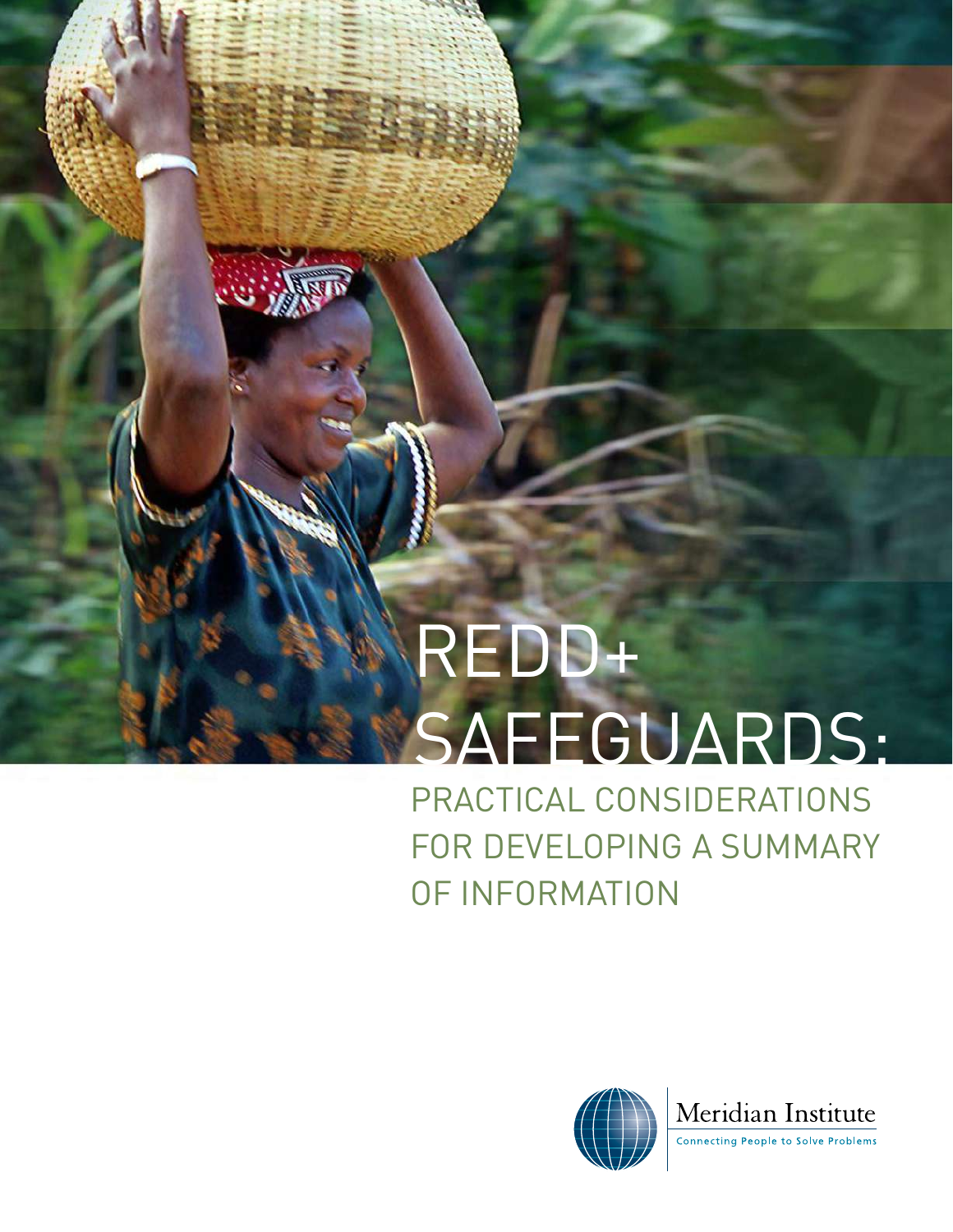### **Authors**

**Josefina Braña Varela, Donna Lee, Daniela Rey Christen, Steven Swan**

**This paper is in the public domain. The authors encourage the circulation of this paper as widely as possible. Users are welcome to download, save, or distribute this paper electronically or in any other format, including in foreign language translation, without written permission. We do ask that, if you distribute this paper, you credit the authors and mention the website [www.merid.org/reddsafeguards](http://www.merid.org/reddsafeguards) and not alter the text.** 

**The correct citation for this paper is: Braña Varela, J., Lee, D., Rey Christen, D., and Swan, S. 2014. "REDD+ Safeguards: Practical Considerations for Developing a Summary of Information." Prepared with support from the Government of Norway's International Climate and Forest Initiative. Available at [www.merid.org/reddsafeguards](http://www.merid.org/reddsafeguards).** 

# **Disclaimer:**

**Any views expressed in this paper are those of the authors. They do not necessarily represent the views of the authors' institutions, Meridian Institute, or the financial sponsors of this paper.** 

**ISBN: 978-0-9674974-2-6**

**Date of Publication November 2014**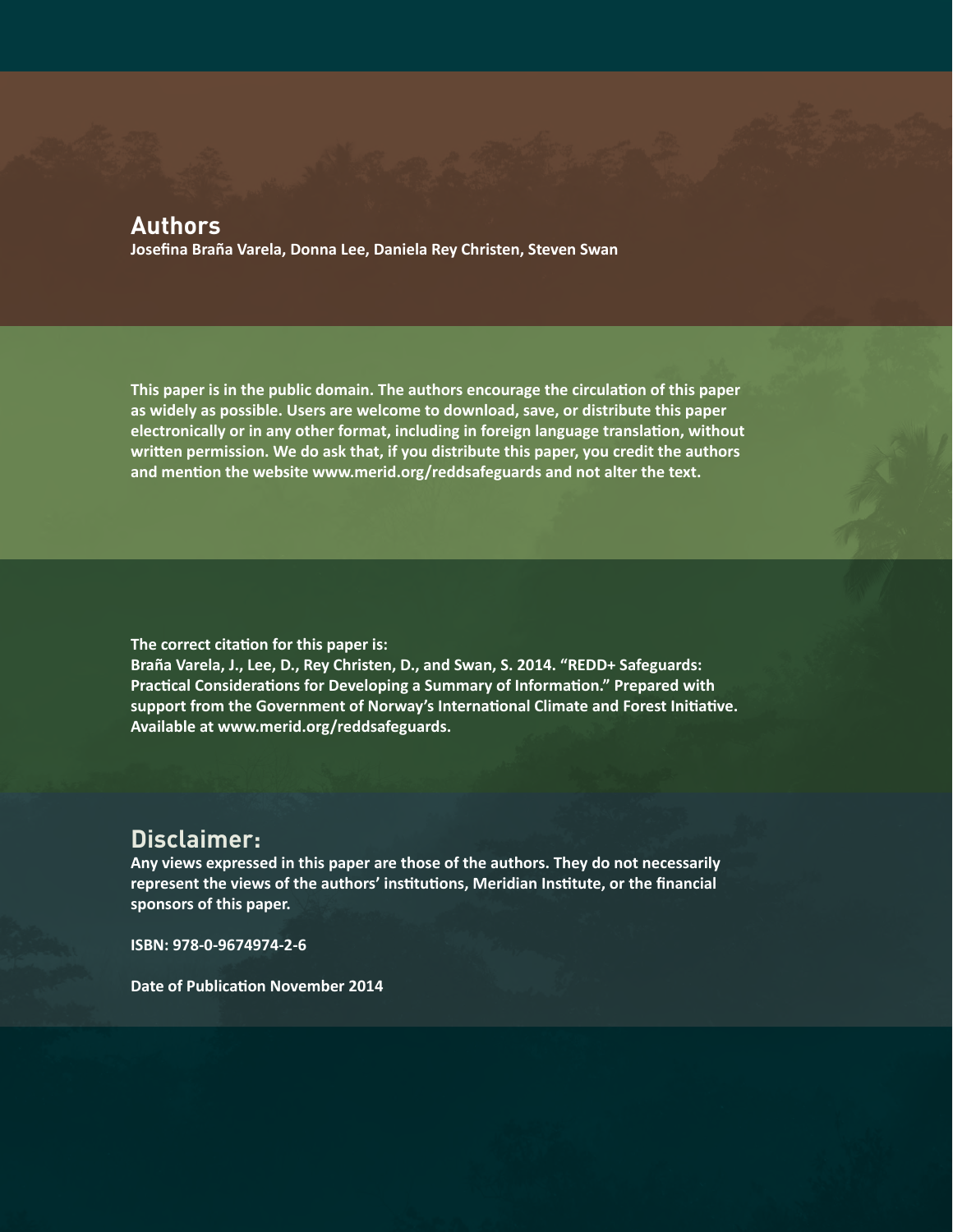# <span id="page-2-0"></span>PREFACE

Parties to The United Nations Framework Convention on Climate Change (UNFCCC) have agreed that developing countries should provide a summary of information on how all of the Cancun safeguards are addressed and respected through the implementation of their REDD+ activities. Furthermore, the Warsaw Framework on REDD+ introduced a requirement that countries must provide the most recent summary on safeguards *before* they can receive results-based payments.

The Government of Norway commissioned the Meridian Institute to convene and facilitate a team of internationally recognized experts to develop this independent paper with the aim of providing practical considerations for countries developing their summaries of information. This work was funded by Norway's International Climate and Forest Initiative (NICFI) but is not in support of, or reflecting, Norwegian Government positions. The paper is the sole work of the authors to whom we are very grateful.

Throughout the development of the paper, the authors engaged in multiple efforts to solicit input on its contents and framing from developing and donor countries, civil society, and indigenous peoples' organizations through one-on-one interviews, an on-line consultation, and three in-person group consultations with representatives from countries around the globe.

The Meridian Institute, a nonprofit organization internationally recognized for convening and facilitating neutral and independent dialogues and assessments played an important organizational role as it has for similar REDD+ papers.

We are hopeful that this paper on REDD+ Safeguards can contribute to this important dialogue.

Profillers

**Per F I Pharo**

Director, The Government of Norway's International Climate and Forest Initiative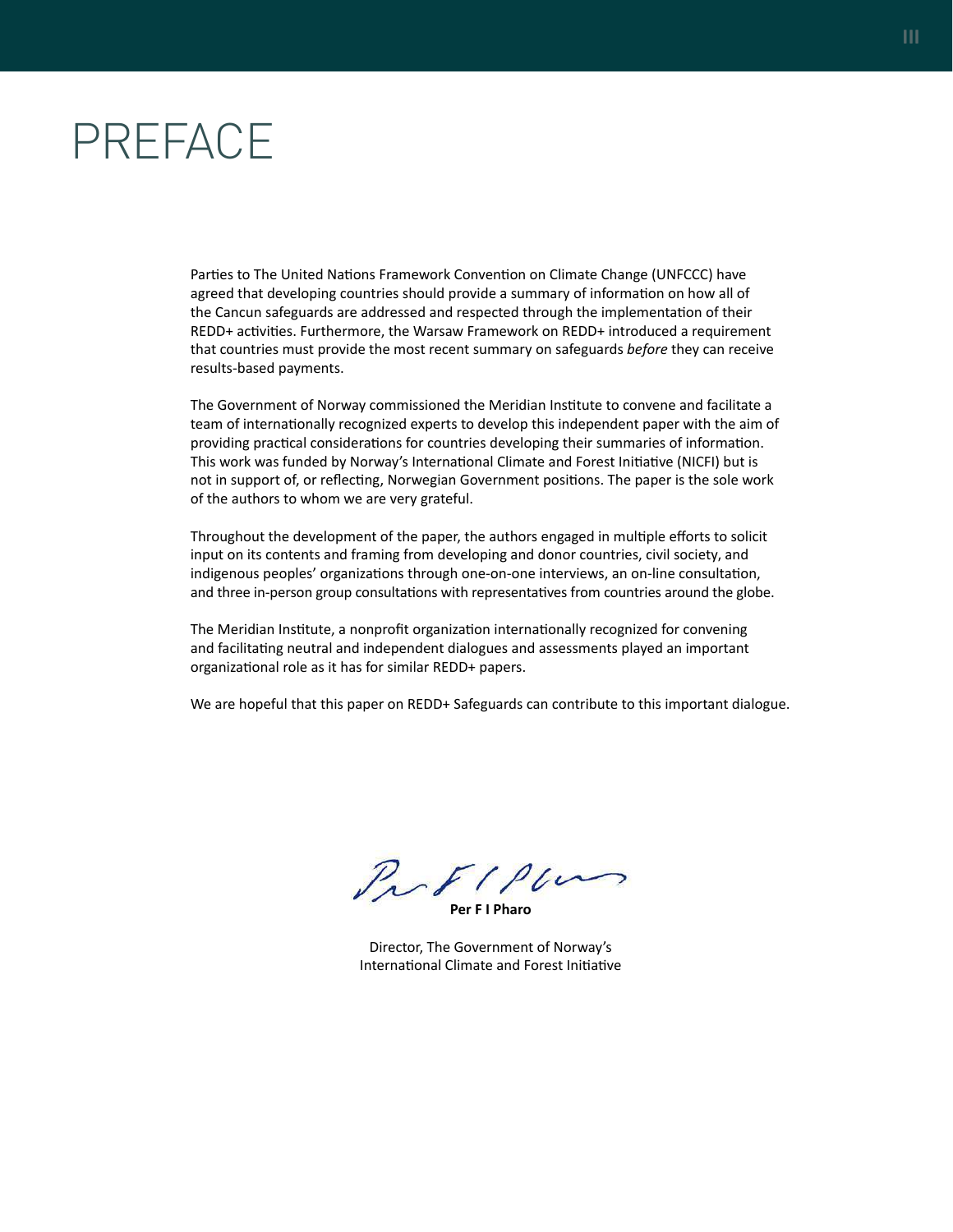# CONTENTS

| Preface                                                                                               | $\mathbf{  }$  |  |
|-------------------------------------------------------------------------------------------------------|----------------|--|
| Contents                                                                                              | $\mathsf{IV}$  |  |
| Acknowledgements                                                                                      | $\vee$         |  |
| Abbreviations                                                                                         | V <sub>l</sub> |  |
| <b>PART I</b> Setting the Context                                                                     | 1              |  |
| 1.1 OBJECTIVE AND SCOPE OF THIS PAPER                                                                 | 1              |  |
| 1.2 REDD+ SAFEGUARDS AND THE UNFCCC                                                                   | $\overline{2}$ |  |
| 1.3 PERSPECTIVES, EXPECTATIONS, AND IMPLICATIONS                                                      | 3              |  |
| 1.3.1 Perspectives and expectations                                                                   | 3              |  |
| 1.3.2 Implications for this paper                                                                     | 5              |  |
| <b>PART II</b> Contents and Structure                                                                 | 6              |  |
| <b>2.1 INFORMATION ON HOW SAFEGUARDS HAVE BEEN SPECIFIED</b>                                          | 8              |  |
| <b>2.2 INFORMATION ON HOW SAFEGUARDS HAVE BEEN ADDRESSED</b>                                          |                |  |
| <b>2.3 INFORMATION ON HOW SAFEGUARDS HAVE BEEN RESPECTED</b>                                          |                |  |
| 2.4 COMPLEMENTARY INFORMATION TO STRENGTHEN CREDIBILITY OF SUMMARIES                                  | $14^{1}$       |  |
| <b>ANNEX I:</b> Relevant UNFCCC Decisions on Safeguards and<br>Information on National Communications |                |  |
| <b>ANNEX II:</b> Substantive Content: Illustrative Constituent<br>Elements of the Cancun Safeguards   | 19             |  |
| <b>ANNEX III:</b> Glossary of Key Terms                                                               | 22             |  |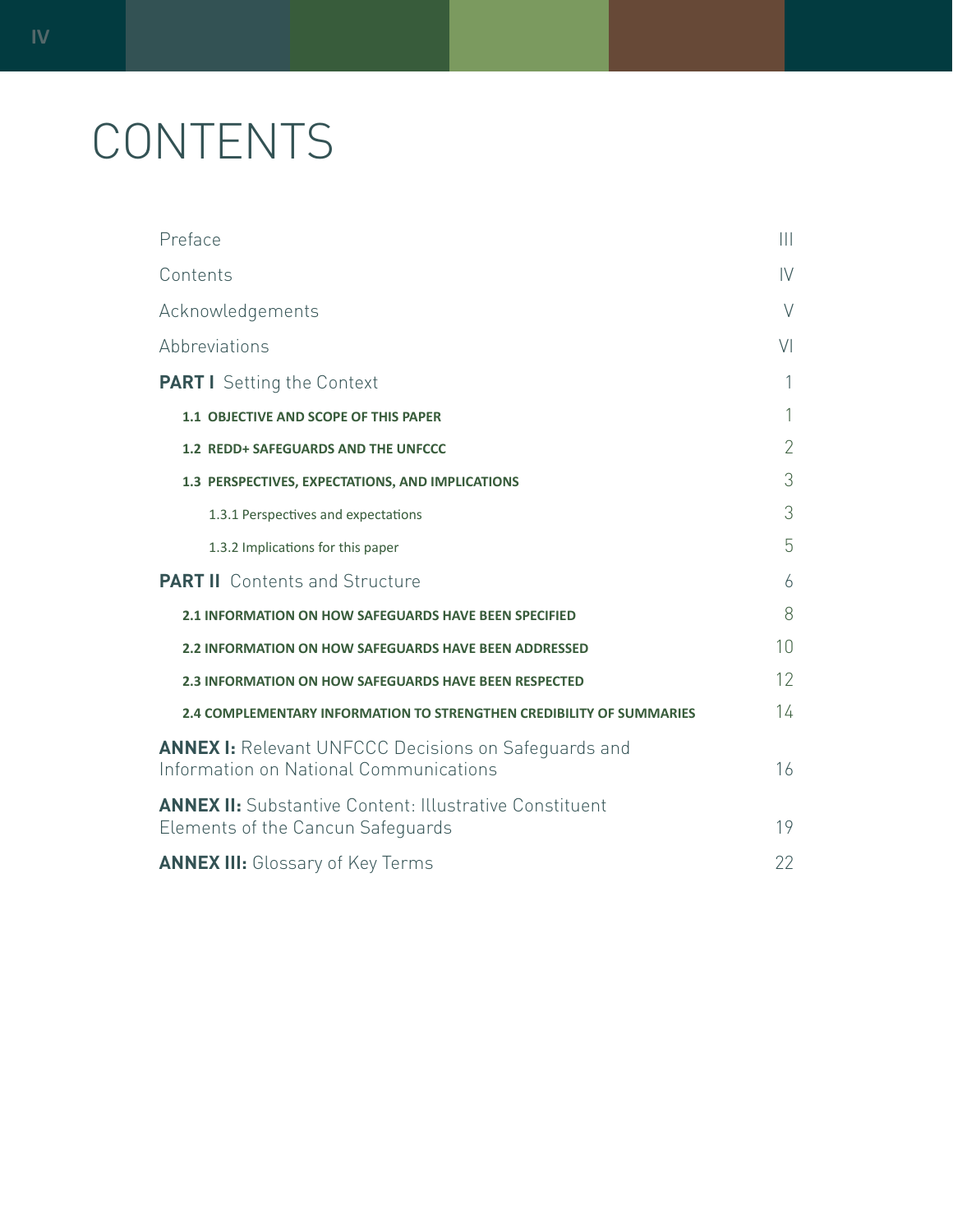# <span id="page-4-0"></span>ACKNOWLEDGEMENTS

We gratefully acknowledge the input from the following people who participated in individual, on-line, and/or in person consultations on the paper.

Individuals were asked for input on the content of this paper, but were not asked to endorse the paper or any portion thereof, for which the authors are solely responsible.

Azuwan Abdullah Niranjali Amerasinghe Keith Anderson Mikako Awano Julianne Baroody Ramiro Batzin Eirik Brun-Sørlie Michael Bucki Andrea Camacho Narendra Chand Salisu Dahiru Nurdiana Darus Alaya de León Minnie Degawan Lucas Dourojeanni Christine Dragisic Joanna Durbin Christiane Ehringhaus Pipa Elias Cordula Epple Maria del Carmen Garcia Alfred Gichu Leticia Guimarães Ronny Hansen Ulrike Haupt Kelly Hertenweg Sien Htoon Peter Iversen Leif John Fosse Blese Kalame Fobissie Tony La Viña Stephen Leonard Aurelie Lhumeau Joshua Lichtenstein

Hour Limchhun Razie Madin Prattana Meesincharoen Lera Miles Myat Mon Mark Monroe Nguyen Phu Hung Morten Nordskag Evan Notman Khamsene Ounekam Norma Pedroza Kenneth Peralta Kinnalone Phommasack Till Pistorius Lilian Portillo Jose Antonio Prado Andrea Quesada Mayumi Quintos-Natividad Long Ratanakorma Rosalind Reeve Stephanie Roe Lucio Santos Maria Sanz Sanchez Angelo Sartori Bernadinus Steni Gustavo Suarez de Freitas Kimberly Todd Claudia Vallejo Maarten van der Eynden Kristina Van Dexter John Verdieck Judith Walcott Novia Widyaningtyas Patrick Wylie

The authors extend a special thanks to Victoria Tauli-Corpuz and Natalie Unterstell for their technical review of the paper in their personal capacities. The authors also thank Mary Paden for her assistance with editing, Wenceslao Almazán Romero for his assistance with graphic design, and Virtual Words for their assistance with translation. The authors also thank Michael Lesnick, Mallorie Bruns, Liz Duxbury, and Catherine Rothacker of the Meridian Institute for organizing and facilitating the process that produced this paper.

This paper was made possible by financial support from the Norwegian International Climate and Forest Initiative.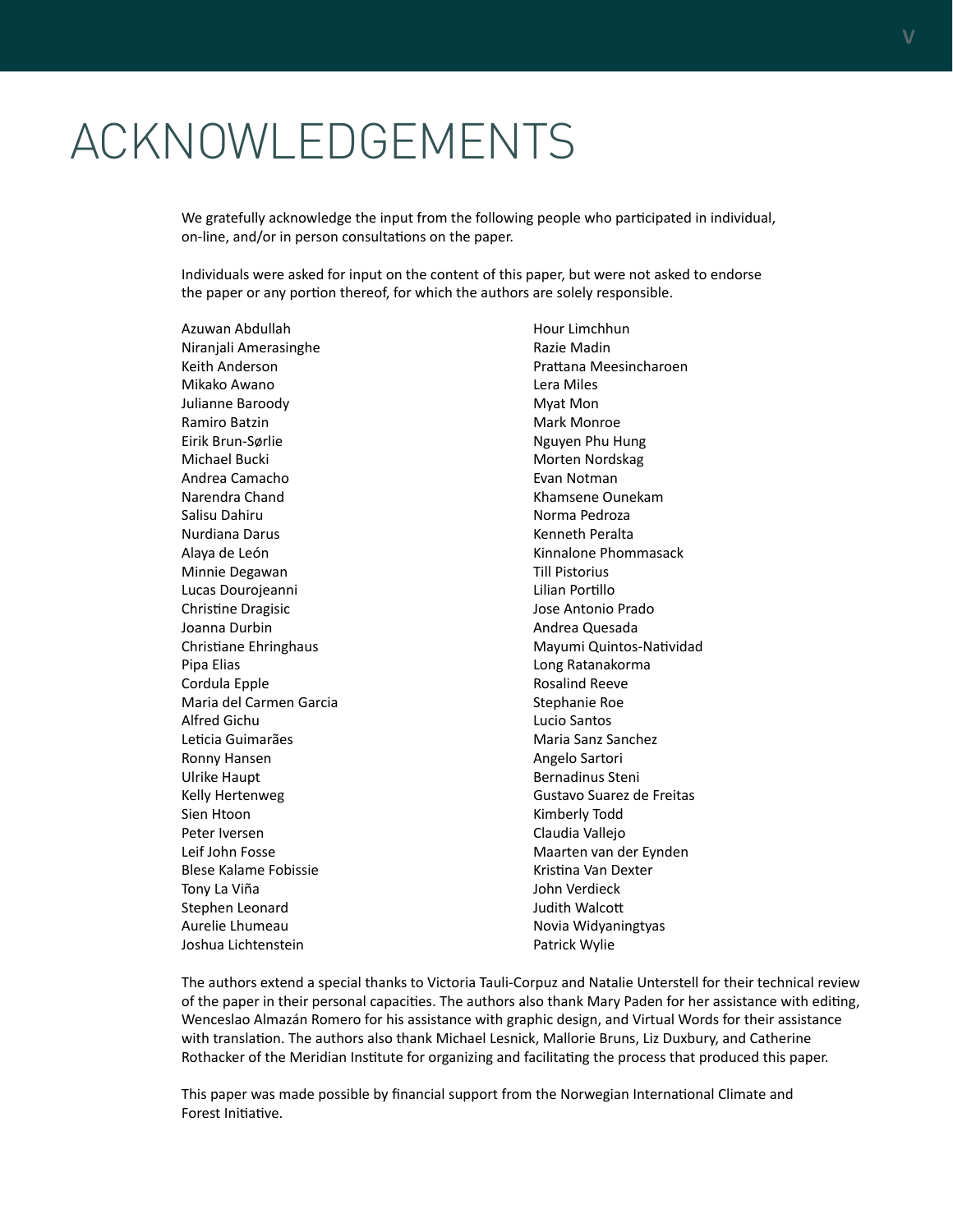# <span id="page-5-0"></span>ABBREVIATIONS

| <b>CONAFOR</b> | Comisión Nacional Forestal / National Forestry Commission of Mexico                                                                                                                                   |
|----------------|-------------------------------------------------------------------------------------------------------------------------------------------------------------------------------------------------------|
| COP            | Conference of the Parties                                                                                                                                                                             |
| <b>FPIC</b>    | Free, prior and informed consent                                                                                                                                                                      |
| <b>FREDDI</b>  | Financing REDD+ in Indonesia                                                                                                                                                                          |
| GCF            | <b>Green Climate Fund</b>                                                                                                                                                                             |
| GHG            | Greenhouse gas                                                                                                                                                                                        |
| <b>LDCs</b>    | Least developed countries                                                                                                                                                                             |
| <b>NFMS</b>    | National forest monitoring system                                                                                                                                                                     |
| NGOs           | Nongovernmental organizations                                                                                                                                                                         |
| <b>PRISAI</b>  | Prinsip Kriteria, Indikator Safeguards Indonesia / Principles, Criteria and<br>Indicators for REDD+ Safeguards in Indonesia                                                                           |
| <b>REDD+</b>   | Reducing emissions from deforestation; reducing emissions from<br>forest degradation; conservation of forest carbon stocks; sustainable<br>management of forests; enhancement of forest carbon stocks |
| <b>SIDS</b>    | <b>Small Island Developing States</b>                                                                                                                                                                 |
| SIS            | Safeguard information system                                                                                                                                                                          |
| <b>UNFCCC</b>  | United Nations Framework Convention on Climate Change                                                                                                                                                 |
| <b>UN-REDD</b> | United Nations Collaborative Programme on Reducing Emissions from<br>Deforestation and Forest Degradation                                                                                             |
| VRO            | Vietnam REDD+ Office                                                                                                                                                                                  |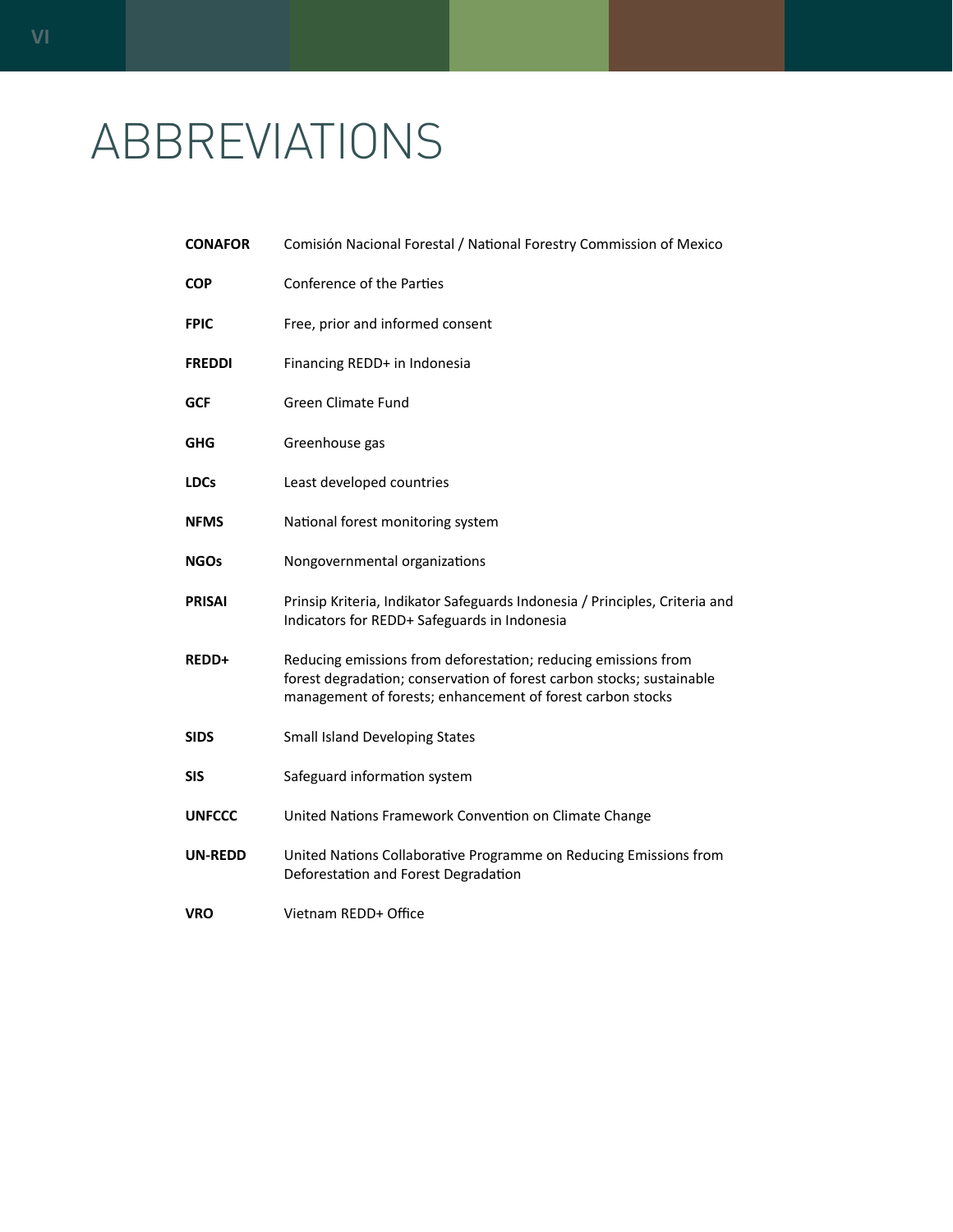# <span id="page-6-0"></span>**PART I**  SETTING THE CONTEXT

# **1.1 OBJECTIVE AND SCOPE OF THIS PAPER**

This paper has been produced in response to existing agreements under the United Nations Framework Convention on Climate Change (UNFCCC) that request developing countries to periodically submit a summary of information<sup>1</sup> on how safeguards (Box 1) are addressed and respected, throughout the implementation of REDD+ activities, and to receive results-based finance. UNFCCC Conference of the Parties (COP) decisions to date do not offer a template or detailed guidance on the content or structuring of the summary. The objective of this paper, therefore, is to offer practical considerations for countries seeking to provide this summary.

The intended audiences of the paper are stakeholders within developing country and donor governments with knowledge of REDD+, UNFCCC decisions, and safeguards applicable to REDD+ activities. The paper responds to, and builds on, agreements already made under the UNFCCC, as summarized in section 1.2, by presenting a pragmatic approach for countries to consider when preparing and developing the summary to meet UNFCCC requirements.

The authors recognize that many countries are developing national safeguard information systems (SIS), but note that while such systems may inform and influence the summary, this paper does not discuss the design options and elements of SIS. Rather, it focuses on the specific request by the UNFCCC COP for countries to provide a summary of information on how safeguards were addressed and respected, and considerations for the content and structure of such summaries. The authors recognize that many countries are developing more detailed reporting for national purposes, but this paper is solely focused on provision of the summary, as requested by the UNFCCC. Box 2 outlines the differences and relationship between the SIS and the summary of information.

# **Box 1: The Cancun Safeguards2**

When undertaking [REDD+] activities, the following safeguards should be promoted and supported:

- a) That actions complement or are consistent with the objectives of national forest programmes and relevant international conventions and agreements;
- b) Transparent and effective national forest governance structures, taking into account national legislation and sovereignty;
- c) Respect for the knowledge and rights of indigenous peoples and members of local communities, by taking into account relevant international obligations, national circumstances and laws, and noting that the United Nations General Assembly has adopted the United Nations Declaration on the Rights of Indigenous Peoples;
- d) The full and effective participation of relevant stakeholders, in particular indigenous peoples and local communities, in [REDD+] actions…;
- e) That actions are consistent with the conservation of natural forests and biological diversity, ensuring that the [REDD+] actions…are not used for the conversion of natural forests, but are instead used to incentivize the protection and conservation of natural forests and their ecosystem services, and to enhance other social and environmental benefits;
- f) Actions to address the risks of reversals;
- g) Actions to reduce displacement of emissions.

2 Decision 1/CP.16, Appendix I, par. 2.

In preparing this paper, the authors considered the wide range of approaches to REDD+, including diverse country circumstances, developing countries' experiences in developing and starting to implement safeguard information systems, expectations of developed country Parties and donor governments (including those engaged in or intending to make future results-based payments), the knowledge of civil society on safeguard-related issues, and the views and concerns of indigenous peoples' organisations.

In addition to authors' experience and knowledge of such views, input was gathered through a series of consultations with developing countries undertaking REDD+ actions, donor governments, members of civil society, and indigenous

<sup>1</sup> Throughout the paper, the summary of information on how safeguards are addressed and respected is referred to simply as the "summary"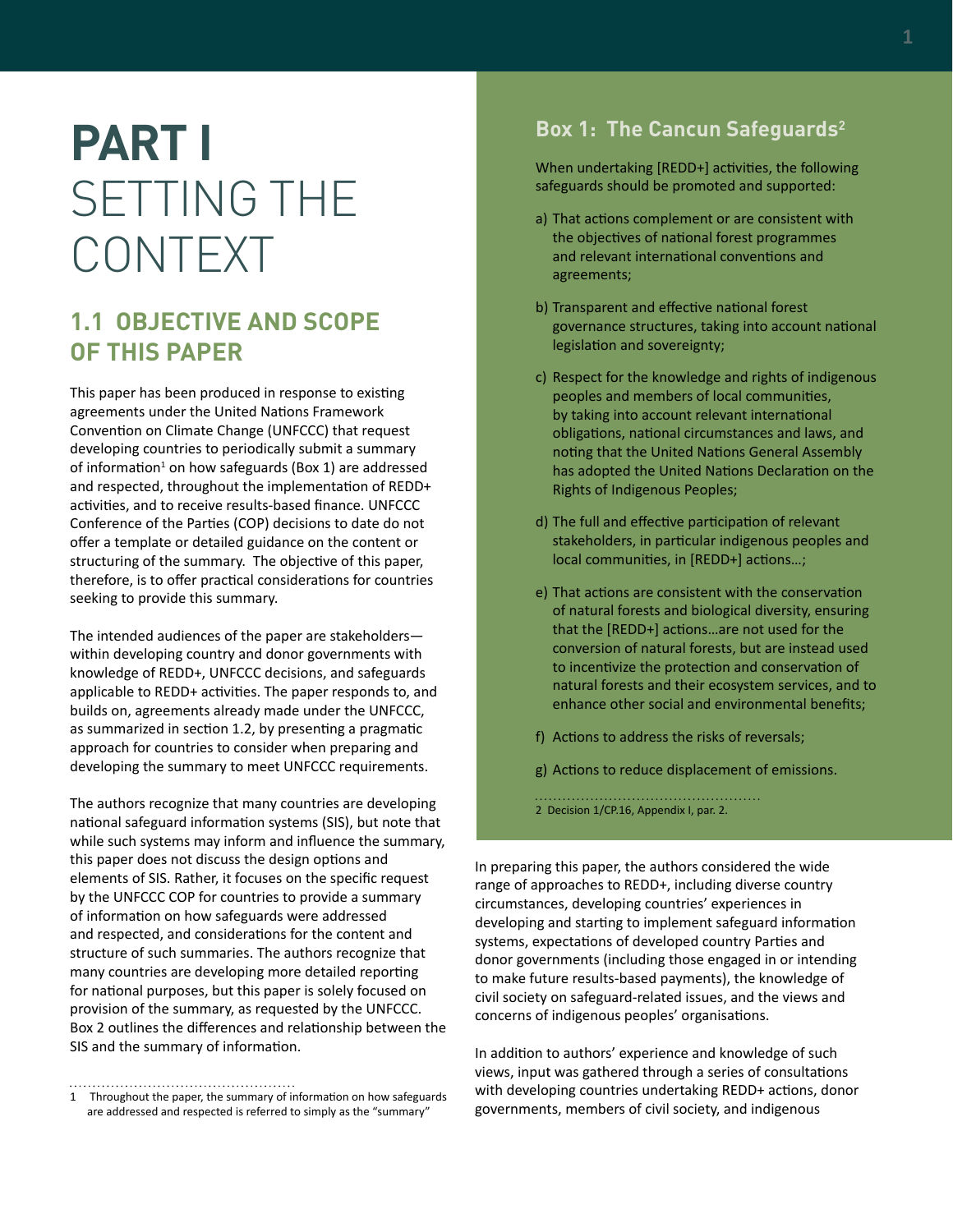# <span id="page-7-0"></span>**Box 2: Safeguards information system vs. summary of information on how safeguards are addressed and respected**

The safeguards information system (SIS) and the summary of information are directly related. The SIS is a domestic institutional, information, and technological arrangement or platform, building on existing national information systems that are designed and developed according to each country's national circumstances and contexts. The SIS is intended to serve as a tool for each country to gather, compile, and provide information as to how the safeguards are being addressed and respected while implementing REDD+ activities. In contrast, the summary is the means by which REDD+ countries will communicate internationally to the UNFCCC how they are addressing and respecting the safeguards and, over time, is likely to be a product of the national SIS.

It is expected that the information presented in the summary will contain a subset of information derived from the SIS itself. However, since it may take some time for the SIS to be fully designed, the summary can inform the UNFCCC on the status of addressing and respecting safeguards prior to the establishment and full operationalization of the SIS. The SIS and the summary will be intrinsically linked, so the improvements and changes in the former will influence the quality of the latter.

The summary can be seen as a safeguards narrative, through which each developing country tells its "story" of how the safeguards are being addressed and respected throughout the implementation of REDD+ activities, thus increasing transparency and fulfilling one of the requirements to access to results-based finance.

peoples' organizations, including over 30 individual interviews (in person or over the telephone), three in-person group consultations (32 people total), formal review by two REDD+ experts, and an online review process that gathered feedback on a first draft from 24 stakeholders.

The authors recognize that REDD+ safeguards implementation is still in its early stages, thus it may be premature to present conceptual recommendations on the content and structure of safeguard information summaries in the absence of empirical experience. Experience gained in promoting and supporting safeguards in the coming years will likely require the REDD+ community to revisit the content and structure of summaries based on practical experience. Meanwhile, it is hoped that this paper can help stimulate further thinking and dialogue on safeguards information and provide useful input to those developing summaries in these early days of REDD+ implementation.

# **1.2 REDD+ SAFEGUARDS AND THE UNFCCC**

Within the UNFCCC, countries must ensure that REDD+ activities, regardless of the source and type of funding, are implemented in a manner consistent with the safeguards adopted at the 16th Conference of the Parties in Cancun<sup>3</sup> (see Box 1 and Annex I). In addition, the COP requested developing countries to develop "a system for providing information on how the safeguards … are being addressed and respected throughout the implementation of [REDD+] activities."4 Developing countries were also requested, when developing and implementing their national strategies or actions plans,

4 Decision 1/CP.16, paragraph 71(d)

to address the safeguards, ensuring the full and effective participation of relevant stakeholders.<sup>5</sup>

Most relevant to this paper, Parties to the Convention have also agreed that developing countries undertaking REDD+ activities should provide a summary of information on how all of the safeguards are being addressed and respected throughout the implementation of REDD+ activities.<sup>6</sup> The summary of information should be provided periodically and be included in national communications, communication channels agreed by the COP<sup>7</sup>, or provided on a voluntary basis, via the web platform on the UNFCCC website.<sup>8</sup> They also decided that developing country Parties should start providing the summary of information after the start of the implementation of REDD+ activities<sup>9</sup> and that the frequency of subsequent presentations of the summary of information should be consistent with the provisions for submissions of national communications from non-Annex I Parties.10

Finally, in relation to finance, in 2013 (Warsaw, COP-19), Parties agreed that developing countries seeking to obtain and receive results-based payments should provide the most recent summary of information on how all of the safeguards have been addressed and respected before they can receive results-based payments.<sup>11</sup>

Excerpts from COP decisions relevant to REDD+ safeguards and information about the submission of national communications can be found in Annex I of this paper.

- 6 Decision 12/CP.17, paragraph 3
- 7 Decision 12/CP.17, paragraph 4
- 8 Decision 12/CP.19, paragraph 3
- 9 Decision 12/CP.19, paragraph 4

11 Decision 9/CP.19, paragraph 4

<sup>3</sup> Decision 1/CP.16, Appendix II, Decision 2/CP.17 paragraph 63

<sup>5</sup> Decision 1/CP.16, paragraph 72

<sup>10</sup> Decision 12/CP.19, paragraph 5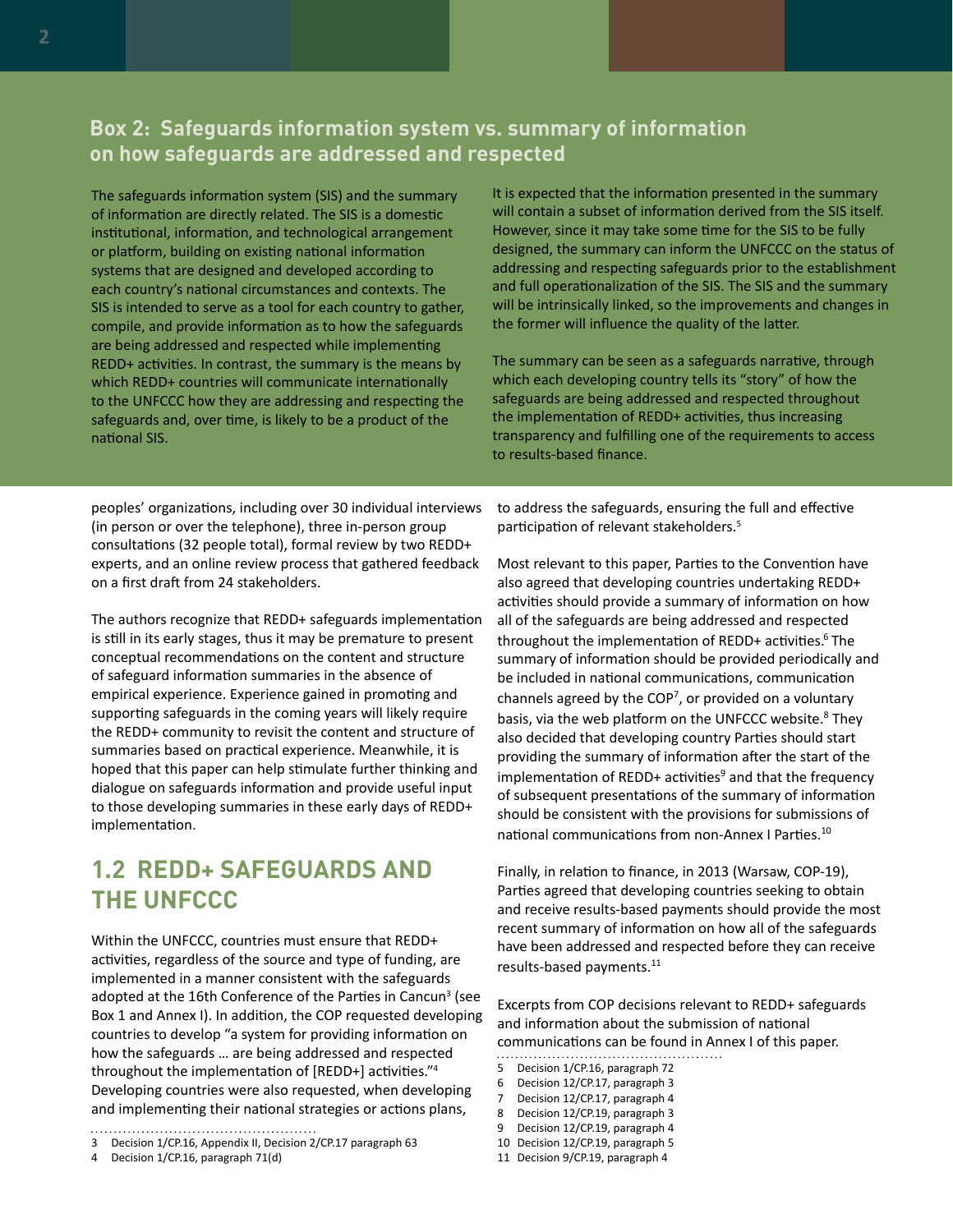# <span id="page-8-0"></span>**1.3 PERSPECTIVES, EXPECTATIONS, AND IMPLICATIONS**

During consultations for this paper, a number of views and sensitivities were expressed by a broad range of stakeholders about providing summaries of information on safeguards. These views provided crucial perspectives and expectations. Several of the consistent themes heard during numerous consultations are summarized below, and key implications were drawn to provide context for the proposed content and structure of safeguard information summaries presented in Part II.

#### **1.3.1 Perspectives and expectations**

**Variety of REDD+ approaches.** National REDD+ strategies or action plans are currently being developed and are structured differently from country to country (see Box 3). For example, countries may choose to focus on all REDD+ activities (e.g., deforestation, forest degradation, enhancement of carbon stocks), or on just some of them according to national circumstances. Some countries are developing REDD+ specific strategies or action plans, while others are embedding REDD+ into broader low-carbon development or green economic growth strategies. Some countries are taking a programmatic and policy-driven approach, sometimes operationalized at the subnational level. Others are focusing on discrete sets of sitespecific activities including, in some cases, registries of REDD+ projects. Many are pursuing a combination of approaches. National REDD+ strategies may also change within a country as activities are implemented, experience gained, and strategies refined over time.

**Range of capacities.** A broad range of country capacities were noted during the consultations. Country safeguard processes and information systems are at different stages of development; many countries have not yet started to think about the summary, its contents, structure and process of development. Many countries said they did not yet have adequate safeguard systems in place, but seek to develop and improve them progressively and prefer an approach that can accommodate such an evolution over time, and that encourages learning by doing. At the same time, some suggested that while an approach that accommodates incremental progress in providing information on how the REDD+ safeguards are being addressed and respected is desirable, there should not be gaps, in terms of content, in the summary. That is, information should be provided on all seven Cancun safeguards, even if only to communicate that improvements are needed in some areas. It was recognized that the effective implementation of the safeguards will take time, and that perfection is not expected, but rather a "positive direction of travel", in particular to receive REDD+ results-based payments.

## **Box 3: Variety of REDD+**  approaches<sup>12</sup>

Different contexts and national circumstances result in countries developing unique approaches to REDD+ from national programmatic and REDD+-specific strategies to integrating REDD+ into multisector green growth approaches.

For example, Peru conceives REDD+ as a useful tool to achieve its goal of zero net deforestation and forest degradation by 2021, but not as the overarching strategy that will lead all efforts for this agenda. Although it recognizes that REDD+ will play a key role in addressing the drivers of deforestation and forest degradation, the Government of Peru has stated that other efforts will be needed at the programmatic level. This is why the Ministry of Environment of Peru is developing, and will lead, a National Forest and Climate Change Strategy (including adaptation and mitigation) under the framework of the National Climate Change Strategy. REDD+ will be included in the national agenda as an Action Plan.

In Indonesia, in contrast, REDD+ has been identified as one of the six relevant strategies of the National Action Plan to Reduce Green House Gases (GHG). The Indonesian government adopted its National REDD+ Strategy in 2012, and in a September 2013 presidential regulation created a new government agency dedicated to REDD+. The REDD+ Agency reports directly to the President of Indonesia, and its main objective is to implement the National REDD+ Strategy to meet the country's goal of reducing its GHG emissions 26 percent, or 41 percent with international support, by 2020. The REDD+ Agency is developing a jurisdictional approach to operationalizing the National REDD+ Strategy.

Finally, Ghana has embarked on a REDD**+** emission reduction demonstration program prior to finalizing its national REDD+ strategy. It is taking a programmatic approach to slow deforestation and forest degradation and enhance carbon stocks in its cocoa growing region, and includes institutional collaboration, policy reforms, increasing yields and incomes, landscape planning, and risk management. The program is led by the Forestry Commission of Ghana, but intends to inform and possibly create linkages to the country's broader efforts in Low Emissions Development (led by the Ministry of Environment, Science Technology and Innovation).

<sup>12</sup> Source: Information submitted by countries to the Forest Carbon Partnership Facility, or provided by Government officials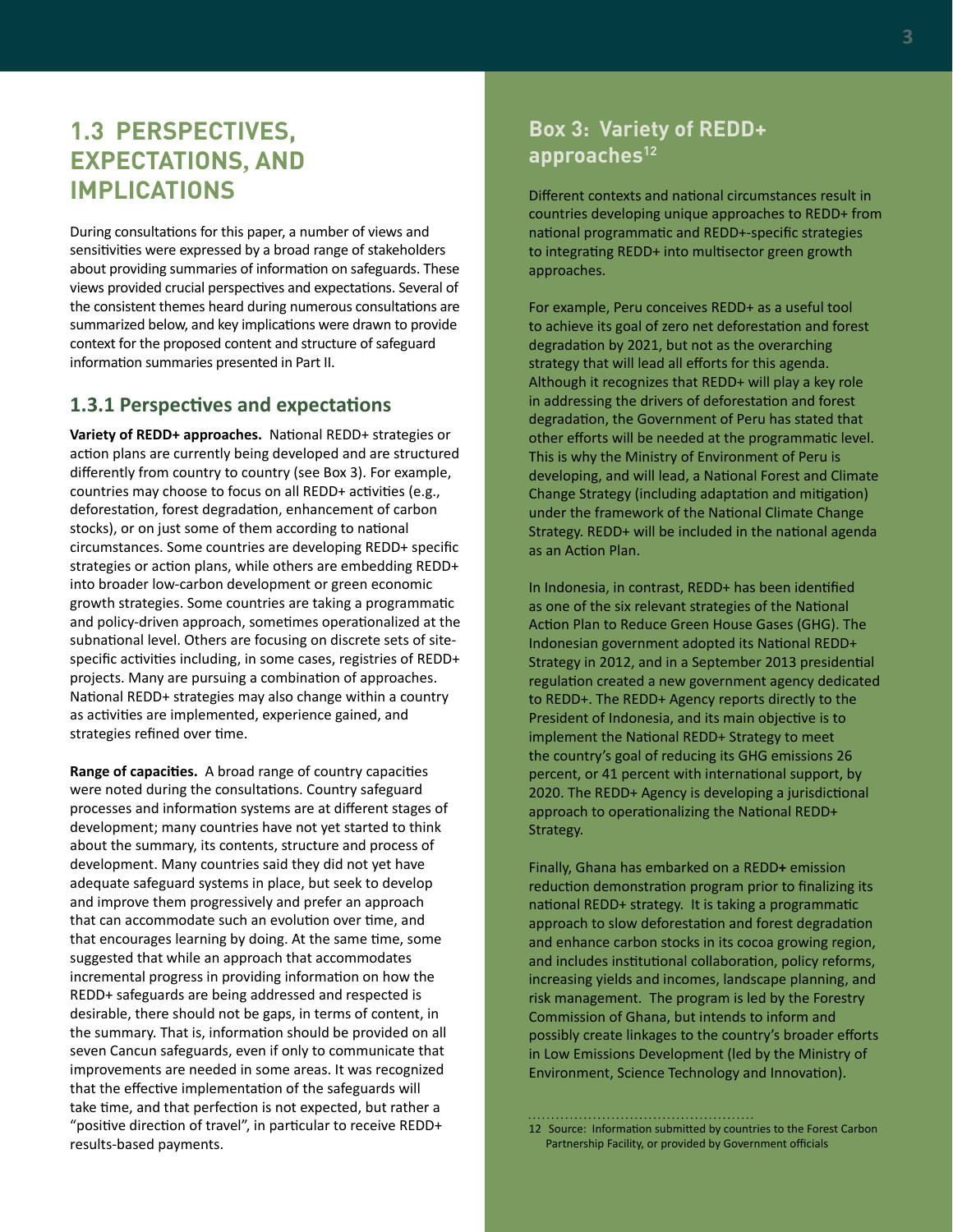**Trade-offs**. Some countries noted that safeguards comprise a framework of broad objectives, with which REDD+ activities need to be consistent, but safeguards should not become an isolated strategy that is more complex and costly than the REDD+ activities themselves. A number of people acknowledged the trade-off between comprehensiveness versus efficiency and cost effectiveness, and noted that monitoring multiple indicators might demand considerable resources. Others suggested that a perverse incentive could be created if the requirements for such a summary were too rigid, forcing countries to "simply put something on paper" to meet them.

**Access to finance.** The summary of information is expected to provide confidence to the international community that safeguards have been both addressed and respected and to influence access to REDD+ result-based payments. Some suggested that higher levels of transparency would attract more finance by legitimizing REDD+ results. In addition, expectations are that the information contained in the summary enables relevant decisions to be made regarding such finance, by demonstrating the degree to which the safeguards have been achieved, not just what measures are in place on paper. For example, it is anticipated that the summary will provide a source of information for future results-based finance through the Green Climate Fund 13 and that a likely assessment of that information would take place given current discussions by the GCF board on safeguards.

Furthermore, expectations are that the summary of information could be used to access various sources of REDD+ results-based finance, given that the COP has agreed such finance may come "from a variety of sources, public and private, bilateral and multilateral, including alternative sources."<sup>14</sup> There was a clear preference to having a single report, rather than multiple reports for each funding instrument, or at least a single framework. Stakeholders cited concerns that various financing agencies would adopt different reporting requirements and structures, making it difficult for developing countries, which are already challenged by limited human resources and high costs of developing safeguard information systems. A single reporting framework could be used, or tailored, to different reporting needs and, ideally, could integrate reporting to other international agreements and conventions to minimize the burden for developing countries.

**Applicability.** The scope of safeguards application is a challenge for developing countries. The UNFCCC states that REDD+ activities should be consistent with the Cancun safeguards.<sup>15</sup> However, while UNFCCC decisions may imply

that safeguards requirements for REDD+ strictly apply to forest-related activities that reduce greenhouse gas emissions (or increase their removal from the atmosphere), many suggested that this narrow application could prove difficult to implement and introduces unnecessary complications to isolating REDD+ activities solely for the purposes of safeguards application. Some suggested that the more REDD+ specific safeguards were, the less sustainable they would become. Many developing countries suggested they were developing forest-sector-wide information systems, and/or integrated, landscape approaches for REDD+, which would make it complex to apply safeguards to just a narrow set of emissionreducing actions. Therefore, many are taking a more practical approach in applying the Cancun safeguards, for example, to all forest-sector activities, or even more broadly to all sectors that impact forests and land use. Additionally, there was a lack of clarity among those consulted on whether the safeguards should apply only to the activities that lead to REDD+ results, or if they should also apply to finance received for resultsbased actions.

**Participation**. Some stakeholders suggested a need to ensure the full participation of civil society and indigenous peoples—in particular, those directly affected by REDD+ policies and initiatives—in the development of the summary. This is because the implementation of the Cancun safeguards is not just the responsibility of governments, but also of nonstate actors, including, among others, indigenous peoples and local communities, who (if a REDD+ program has ensured the full and effective participation of stakeholders) have been involved in the design, implementation, and monitoring and evaluation of REDD+. Although participation of all relevant stakeholders in the development of the summary is currently not a requirement of the UNFCCC, it should be noted that ensuring full and effective participation is a safeguard in itself and applicable to REDD+ activities.16

**Value-added.** Providing information on safeguards has value beyond meeting UNFCCC requirements and accessing results-based payments**.** Different countries suggested that providing a public summary of information to the UNFCCC on how safeguards have been addressed and respected has multiple values, including:

- Demonstrating to international and domestic (at all levels national to local) constituencies, that the safeguards are being met and thus strengthening the credibility of REDD+
- Helping to attract long-term investment and payments for performance
- Creating a domestic process, when preparing the summary, that contributes to:

<sup>13</sup> Decision 1/CP.18 paragraph 40,49 and 65

<sup>14</sup> Decision 9/CP.19, paragraph 1

<sup>16</sup> Decision 1/CP.16, Appendix I, par. 2, letter (d).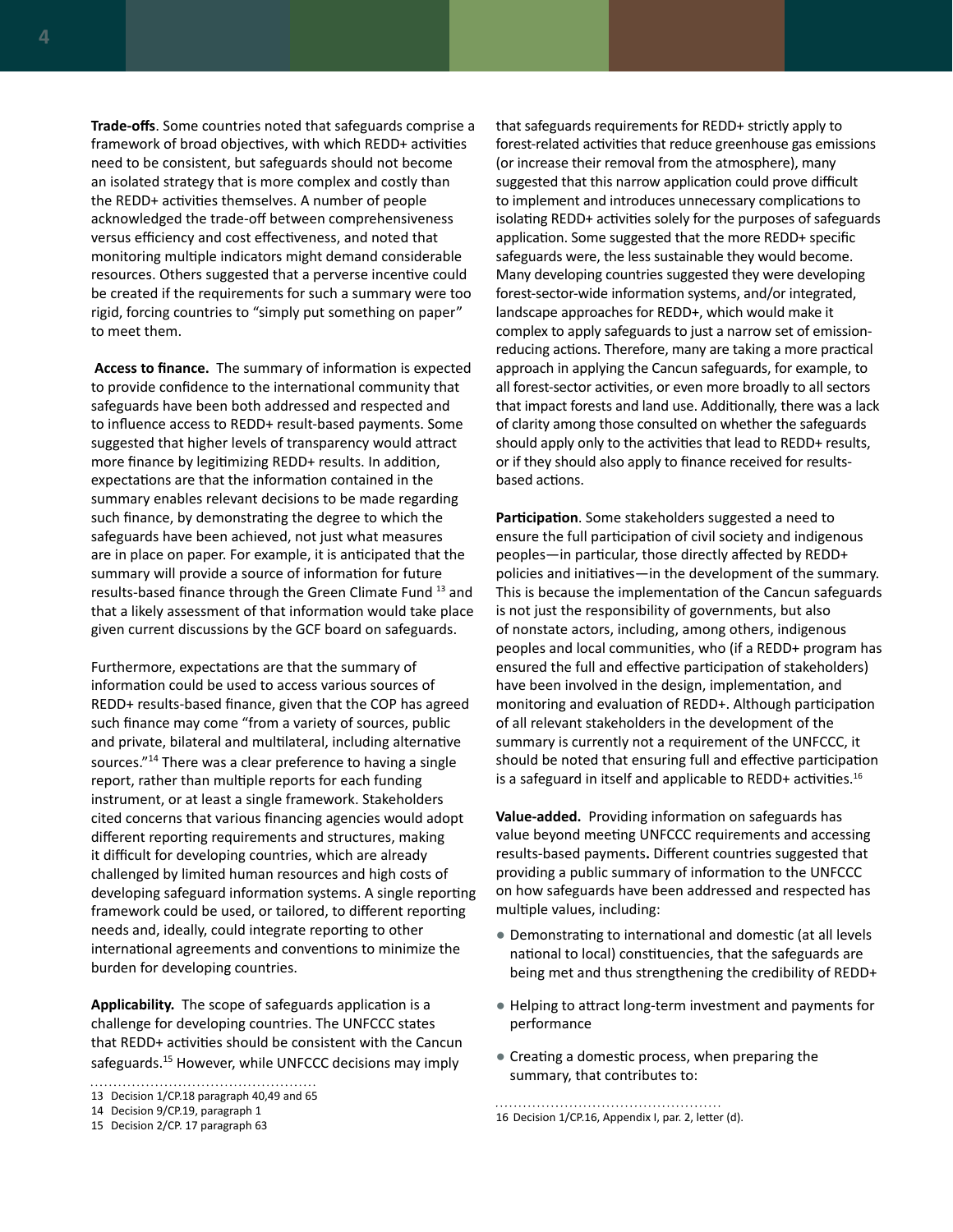- <span id="page-10-0"></span>• informing national policymaking
- ensuring that national legal requirements are being met
- supporting self-assessment processes of progress in governance effectiveness in forestry and land use sectors, and contributing to adaptive management within these sectors
- strengthening and improving country approaches to safeguards
- enhancing social and environmental (or "non-carbon") benefits

For many actors involved in financing REDD+, the benefits of a summary are:

- Ensuring transparency regarding whether and how the safeguards have been addressed and respected
- Helping to avoid reputational risks associated with funding and enhance the credibility of their investments in REDD+
- For those considering results-based finance, providing critical information on the sustainability of the results, in terms of *ex post* emissions reductions and enhance removals
- Incentivizing sound program design
- Providing learning potential of how safeguards can be addressed and respected, both within and among countries

**Challenges.** While seeing value in providing a summary on safeguards, developing countries cited several difficulties in meeting the UNFCCC requirement. These included:

- The multiple safeguard processes operating in parallel within a country, including domestic requirements, such as environmental impact assessments, requirements for countries participating in bilateral and multilateral REDD+ initiatives, donor imposed requirements, subnational systems, etc. It is a challenge to harmonize these multiple processes and, for example, select common indicators, or create coherence among different platforms and structures created for meeting various multilateral/bilateral requirements
- The cost and human resources required to collect information on multiple elements and from multiple stakeholders and feed it into a national information system
- The need for cross-sectoral, multistakeholder (government, private sector, civil society, indigenous peoples) and inter-institutional coordination to gather all the relevant information, as well as obtain broad consensus, which has high transaction costs

● The limited amount of guidance provided for how to develop the summary, and lack of precedents for the summary

#### **1.3.2 Implications for this paper**

**Flexible**. To be applicable to all Parties, the content and structure of the summary needs to be flexible enough to accommodate a wide range of national circumstances of, and REDD+ approaches chosen by, developing countries pursuing REDD+ activities.

**Simple but complete.** While the summary should be comprehensive (covering each of the Cancun safeguards), the content and structure should be simple and straightforward. The summary should not be an exhaustive analysis, but contain what is necessary to demonstrate that each of the Cancun safeguards have been addressed and respected. Completeness may provide a greater chance that the summary could be used for multiple purposes.

**Multipurpose.** The summary may seek to meet various objectives, such as domestic assessment of safeguard implementation, contributing to evidence-based policymaking and adaptive planning, sharing experiences and lessons with other countries, and providing confidence to the international community and those providing results-based payments. The various objectives of the summary need to be identified by developing countries and could be articulated in the summaries themselves.

**Adaptable**. A broad range of national capacities and progress on REDD+ suggests a need for a stepwise approach to producing safeguards information. UNFCCC decisions suggest that developing countries are to report on safeguards *throughout the implementation of REDD+ activities*. Therefore, information could be provided in a stepwise manner. Countries should provide information appropriate to their stage of REDD+ implementation (e.g., through the phases of REDD+). Such a stepwise approach with periodic submission of summaries could create a narrative that provides the "positive direction of travel" in safeguards implementation that many potential financers of REDD+ results seek.

**Scope**. Given possible differing interpretations of the scope of where safeguards apply, this paper focuses on the actions that may lead to REDD+ results. In other words, "REDD+ activities" are interpreted to be those policies and measures that are included in a country's national REDD+ strategy or equivalent, and that aim to contribute to achieving REDD+ as defined by Decision 1/ CP.16 paragraph 70.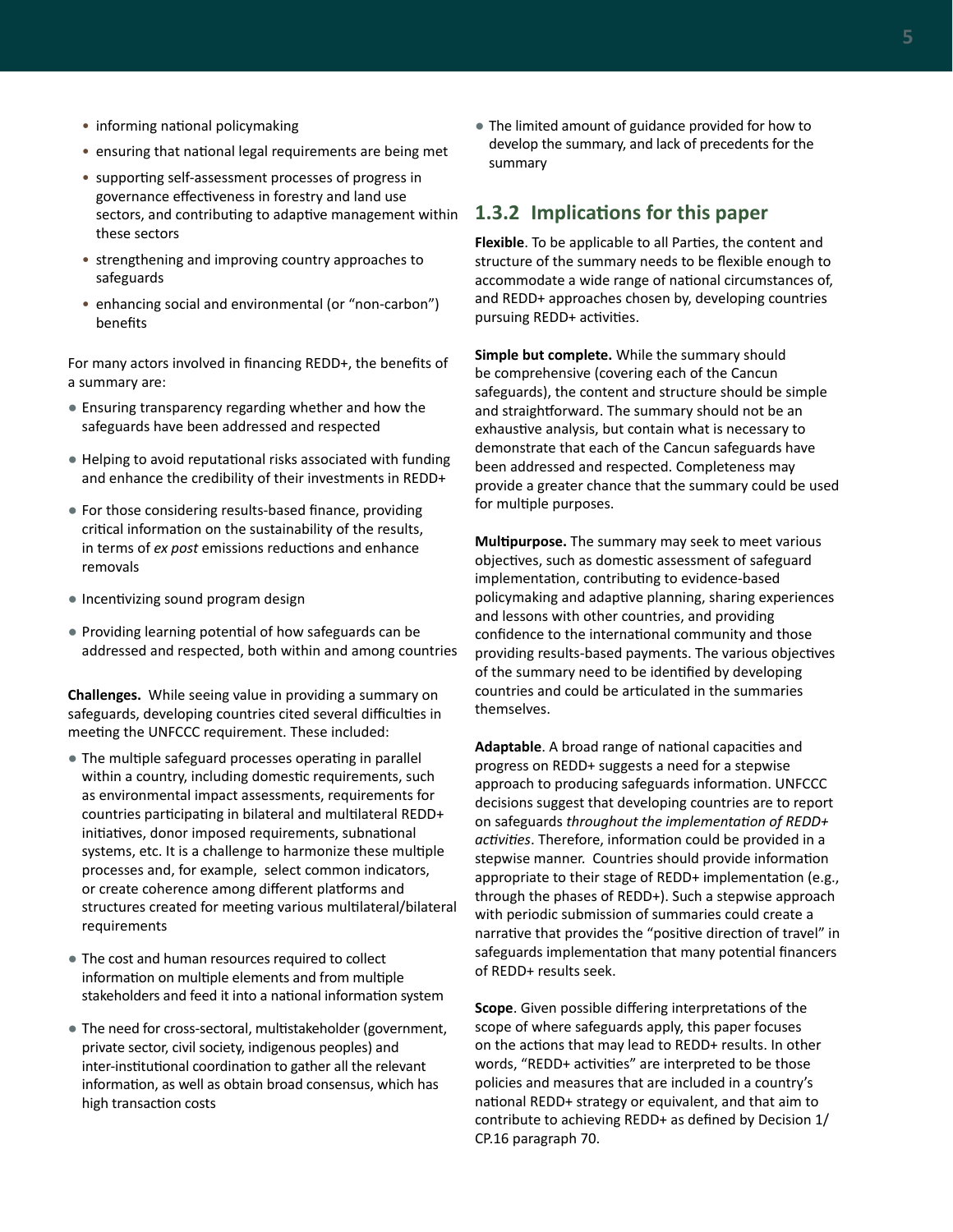# <span id="page-11-0"></span>**PART II** CONTENTS AND **STRUCTURE**

This section offers a content and structure that developingcountry Parties might consider when preparing their summary. As noted, this approach was informed by perspectives and expectations provided by key stakeholder constituencies. As described in Part I, any approach to the content and structure of the summaries will have to be flexible, simple but complete, serve multiple purposes, and be adaptable, allowing for a stepwise approach. Because many of the key concepts and terms used in this section are abstract and may not be intuitive on first reading, several are explained in a glossary (Annex III).

Developing country Parties are to provide a summary of information on *how* they have "addressed" and "respected" the seven Cancun safeguards throughout the implementation of their REDD+ activities.<sup>17</sup> In order to achieve this, the following substantive content should be provided for each and every Cancun safeguard (see Figure 1 and Annex III)**:**

- 1) **Specifying safeguards:**<sup>18</sup> How have each of the seven Cancun safeguards been understood by the developing country, that is, what do the Cancun safeguards mean to each country in its particular circumstances and context? The safeguards agreed by the Parties in Cancun can only be operationalized once each country has unpacked the safeguards into their "constituent elements" (see Annex III) in accordance with the country's context and, specifically, in relation to the REDD+ activities comprising national strategies or action plans. (See Annex II for a generic break down of the Cancun safeguards, into their constituent elements).
- 2) **Addressing safeguards:** How have the Cancun safeguards been *addressed* when implementing REDD+ activities? This component relates to the (existing or new) governance arrangements (e.g., policies, institutions, information systems) in place to ensure that REDD+ activities are implemented in accordance with the country-specific application of the Cancun safeguards.

3) **Respecting safeguards:** How have the Cancun safeguards been "respected" when implementing REDD+ activities? What safeguards have been achieved during implementation of REDD+ policies and measures? Put another way, how effective has a country's governance arrangements been in implementing the countryspecific application of Cancun safeguards. Information on respecting safeguards could include summaries of grievances and their resolutions (or not); analyses of constraints to implementation, and subsequent plans to strengthen identified weakness to improve safeguards implementation, as well as environmental and social outcomes of REDD+ activity implementation.

In addition to these three core components of the summary, a fourth optional component of complementary information could be considered:

4) **Complementary information:** A country could provide additional information in support of the three core components (specifying, addressing, and respecting) to strengthen the credibility of the information presented in the summary. This complementary component could include information on the processes of developing national safeguard frameworks, safeguard information systems, and/or the summary of information itself, as well as further sources of more detailed information available through the country's safeguards or other information system(s).

Each of these information summary components is discussed briefly in the next section. Illustrative case studies are provided with the purpose of presenting real world examples to clarify the concept behind each core component. These cases are not presented as best-practice examples, but rather to aid the readers' understanding of what is meant by "specifying," "addressing," and "respecting" the Cancun safeguards. Finally, to help clarify concepts further, and provide practical assistance to all interested stakeholder constituencies, some indicative questions are provided for each component, which could be adapted by each country to meet their summary information needs.

Information for each component could be provided in narrative form, broken down safeguard by safeguard, or presented as substantive yet concise answers to a number of key questions. Developing country Parties could seek to complement narrative text, or answers to questions, with tables, charts, figures, graphics, or specific examples to better communicate information in the summary.

<sup>17</sup> UNFCCC Decision 12/CP.17 paragraph 3

<sup>18</sup> Consistent with section II of Decision 17/CP.8, which indicates that developing country Parties are encouraged to provide information on national context and circumstances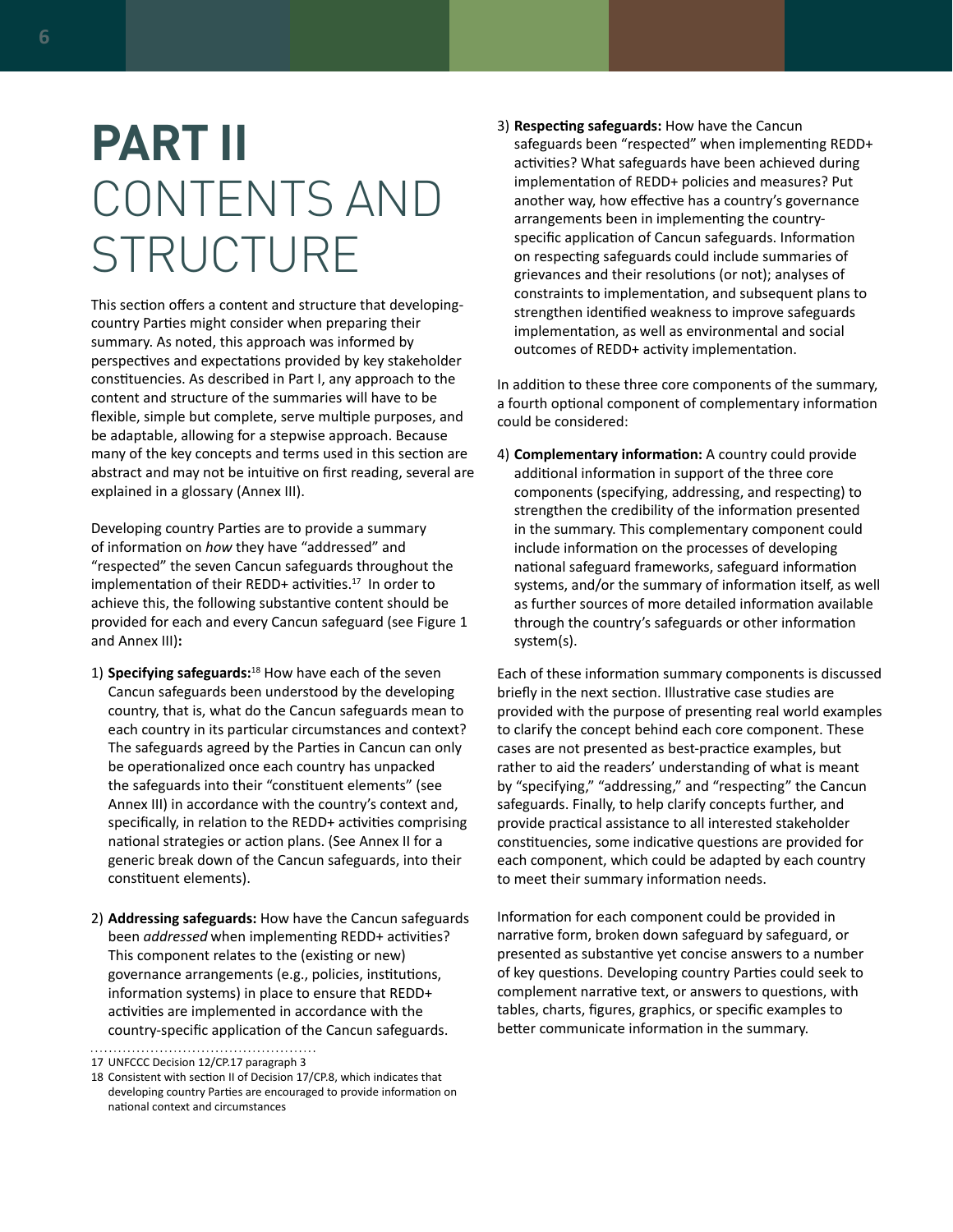# **Figure 1: Key components of a safeguards summary of information**

| <b>SPECIFYING</b><br><b>SAFEGUARDS</b> | • Description of the country context and circumstances on the basis of<br>which the Cancun safeguards were made specific to the country<br>Identification of the constituent elements that each Cancun safeguard<br>(a to g) encompass, appropriate to the country's circumstances and<br>specific context (referred to as a "country safeguards framework")                                                                                                                                    |
|----------------------------------------|-------------------------------------------------------------------------------------------------------------------------------------------------------------------------------------------------------------------------------------------------------------------------------------------------------------------------------------------------------------------------------------------------------------------------------------------------------------------------------------------------|
| <b>ADDRESSING</b><br><b>SAFEGUARDS</b> | • Description of the legal framework: laws, policies, regulations, plans,<br>and programs relevant to the country's safeguards framework<br>Description of the institutional framework: institutions and institutional<br>arrangements relevant to the country's safeguards framework<br>Description of the information systems, grievance redress, and<br>$\bullet$<br>noncompliance mechanisms relevant to the country's safeguards<br>framework                                              |
| <b>RESPECTING<br/>SAFEGUARDS</b>       | • Analyses of the effectiveness of the country's governance arrangements in<br>relation to country's safeguards framework<br>• Analyses of constraints to implementation and subsequent plans to<br>strengthen identified weakness, including capacity, financial, and technical<br>needs, to improve implementation<br>• Complaints, grievances or disputes raised in relation to application of the<br>Cancun safeguards and how they were resolved<br>• Outcomes of safeguard implementation |
| <b>COMPLEMENTARY</b><br>INFORMATION    | • To strengthen the credibility of the summary's core components on<br>specifying, addressing and respecting safeguards, information could be<br>presented concerning:<br>• The prepation of the summary of information<br>• Safeguards information systems design and development<br>• Subnational implementation<br>• Broader country safeguards processs<br>• Further sources of information                                                                                                 |

**Notes:** Components in solid-outlined sections are considered core, essential elements of a safeguards information summary; components in dash-outlined section are optional but considered by all constituencies consulted to be highly desirable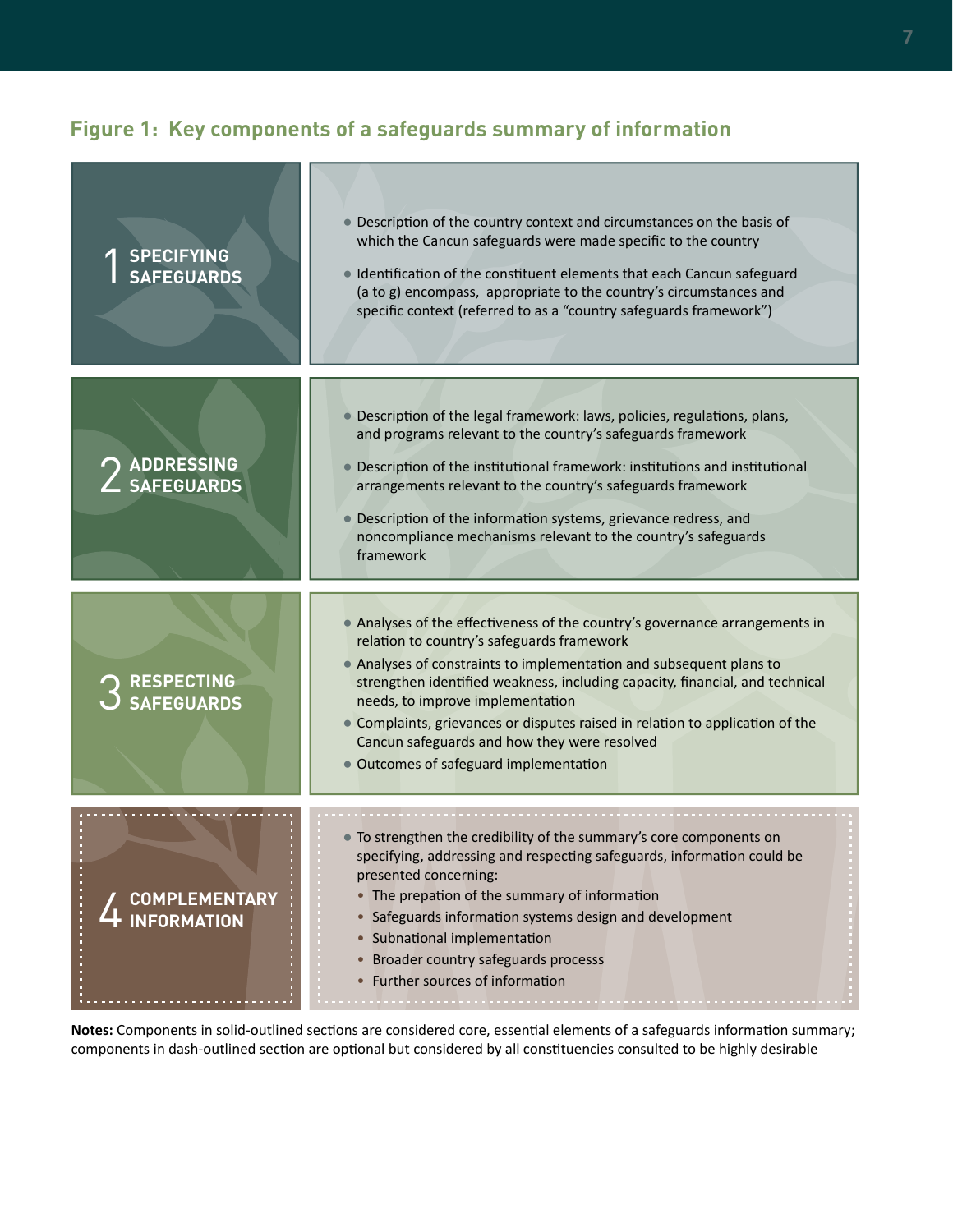# <span id="page-13-0"></span>**2.1 INFORMATION ON HOW SAFEGUARDS HAVE BEEN SPECIFIED**

Parties to the UNFCCC agreed to a set of seven broad safeguards; the lack of detail implies flexibility for the safeguards to be implemented in the context of individual countries. Consequently, the application of the Cancun safeguards will vary from country to country and will ultimately determine the content that each country provides on each safeguard in its summary. Providing this information can assist the international community in reading the summary and, in particular, provide a better understanding of how safeguards are being addressed and respected.

Information on how the Cancun safeguards have been applied to the specific circumstances of each developing country would be expected to encompass:

- Description of the country context and circumstances used to specify, or unpack, the Cancun safeguards. This description should include information on how various factors influenced the application of the Cancun safeguards in each country-specific context. Such factors include, among other things, the scope of safeguard application (limited to REDD+ or beyond), the scope of REDD+ activities and their potential risks and benefits, and the purpose of safeguards set by the country (i.e. voluntary adoption of safeguards beyond those agreed in Cancun).
- Identification of the constituent elements encompassed by each Cancun safeguard (a to g) as determined by the developing-country Party. In many countries, the unpacking of the Cancun safeguards into constituent elements appropriate to the country's circumstances and specific context is referred to as a "country safeguards framework."

Some developing country Parties<sup>19</sup> are structuring their country safeguards frameworks as "principles" (often similar to, or consistent with, the Cancun safeguards), "criteria" (constituent elements of each principle), and "indicators" (specific information used to show how implementation is achieved and changes over time). These developing- country Parties may choose to share information about the principles and criteria of their country safeguards frameworks in the summary. In Indonesia, two safeguard frameworks, with complementary objectives, were developed around the principles, criteria, and indicators structure (Box 4).

For countries that have not determined a country safeguards framework, Annex II of this paper provides indicative examples of the constituent elements of the Cancun safeguards, which countries may choose to consider when unpacking these safeguards in their unique contexts and circumstances.

The value of including information on how a country has specified the application of the Cancun safeguards in the summary is that it provides context and framing, in accordance with national circumstances, context, and respective capabilities, for the subsequent core components on addressing and respecting the safeguards. This is aligned with UNFCCC guidance and decisions.<sup>20</sup> 

- 19 Particularly in Asia, where at least five countries (Cambodia, Indonesia, Myanmar, Nepal and Philippines) have embarked on development of principle, criteria, and indicator frameworks
- 20 Decision 1/CP.16 paragraph 71, and Decision 12/ CP.17 paragraphs 2 and 4

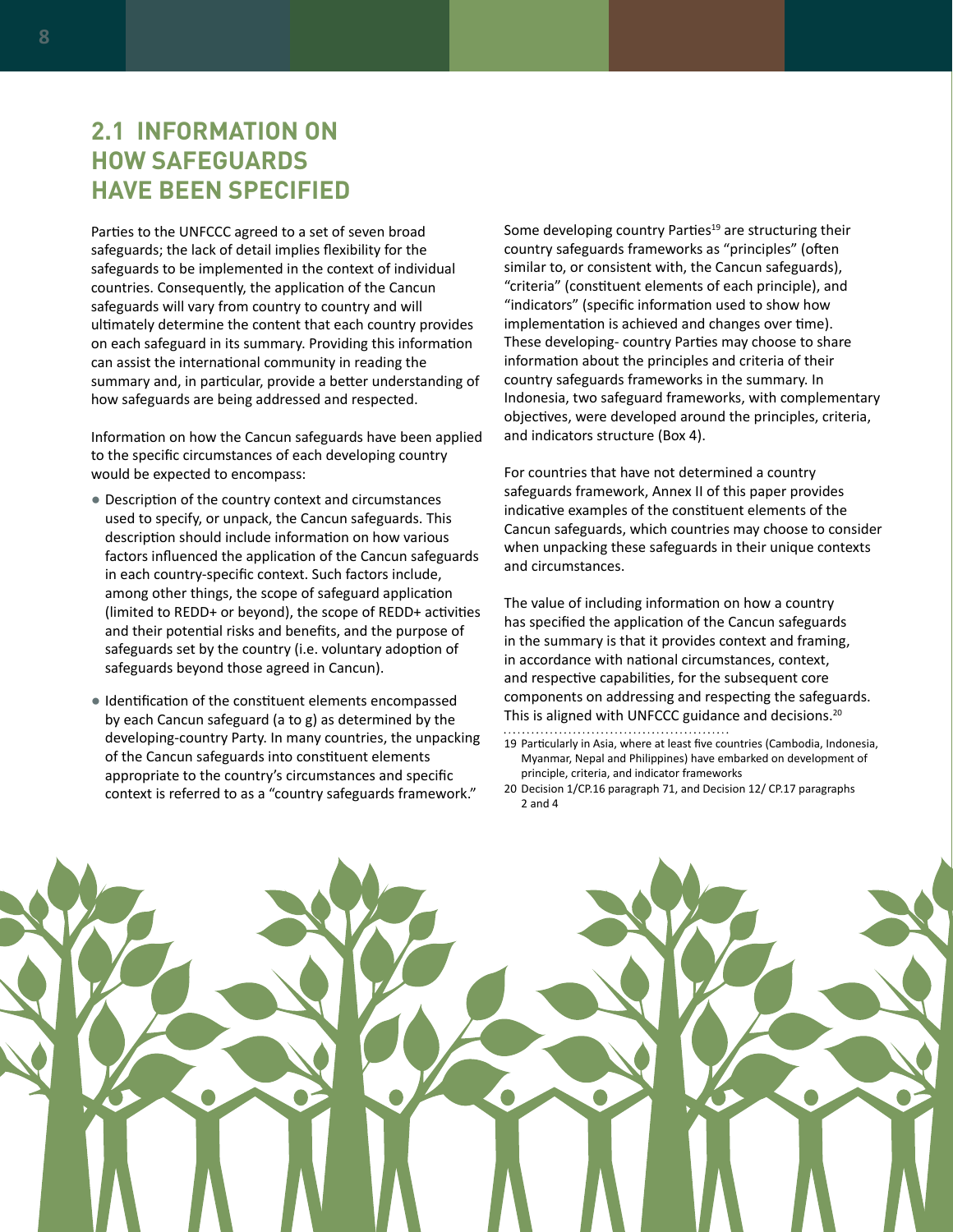## **Box 4: Indonesia's specification of the Cancun safeguards through a country safeguard framework21**

The development of REDD+ country safeguard frameworks in Indonesia is proceeding through two main initiatives that both started in early 2011 and are running in parallel. The REDD+ Agency has developed Principles, Criteria and Indicators for REDD+ Safeguards in Indonesia (Prinsip Kriteria, Indikator Safeguards Indonesia [PRISAI]). Through a multi-stakeholder process - involving civil society, local and national government agencies, private sector representatives, pilot project developers, finance institutions, indigenous peoples, and local communities, research institutions, and international nongovernmental organizations - the seven Cancun safeguards were interpreted into a number of country context-specific environmental and social principles, criteria, and detailed indicators.

A comprehensive assessment of the relevant national policies, laws, and regulations, as well as an institutional assessment (see 'addressing', Section 2.2), were conducted during the development of PRISAI. Stakeholder consultations on draft principles, criteria, and indicators, employed a variety of methods such as public meetings, focus group discussions with key stakeholders, emails to technical experts, and informal coffee shop discussion exchanges. PRISAI has been field tested at the provincial level in Berau, Central Kalimantan, and Jambi and guidelines for implementation are being developed. PRISAI's primary function is *ex-ante* screening REDD+ project designs against normative standards for funding through the national REDD+ fund.

Concurrently, the Ministry of Forestry has developed a National Safeguards Information System (SIS) based on existing safeguards systems, which also comprises principles, criteria, and indicators to structure information used in reporting nationally and internationally (i.e. to the UNFCCC) on how safeguards are being addressed and respected at the national level. The process for developing the principles, criteria and indicators of the Indonesian SIS was based on an initial assessment of key elements of the existing legal framework (see 'addressing', Section 2.2), which informed a multi-stakeholder consultation process using methods similar to those employed in PRISAI's development – national and provincial workshops, focus group discussions, web publication, and access to drafts through other media. Unlike PRISAI, the SIS was not designed to validate the performance of any project or program against a set of normative standards, but serves as a national information platform, with provincial platforms under development that will aggregate information and then feed it up to the national level. Piloting SIS at the provincial level is occurring in Jambi, Central Kalimantan, and East Kalimantan. Currently, an SIS web platform database is under development, which has also been piloted in Jambi and East Kalimantan. This system and web platform has opened new venues for all stakeholders, including indigenous peoples and local communities, to participate in REDD+. The REDD+ Agency is now exploring opportunities to merge PRISAI and SIS into a single coherent country safeguard framework.

<sup>21</sup> Sources for this box include: CSE (Centre for Standardization and Environment). (2013). *Principles, Criteria and Indicators for a System for Providing Information on REDD+ Safeguards Implementation (SIS-REDD+) in Indonesia*. Centre for Standardization and Environment, Ministry of Forestry and Forests and Climate Change Programme, Deutsche Gesellschaft für Internationale Zusammenarbeit (GIZ), Jakarta; IRMA (Indonesia REDD+ Management Agency). (2013). *Principles, Criteria, and Indicators for REDD+ Safeguards in Indonesia – PRISAI*. Indonesia REDD+ Management Agency (IRMA), Jakarta; Nur, M. (2013). Safeguards and safeguards information system for REDD+: National experiences and plans. Presentation to the conference *REDD+ Safeguards: Fundamental; not an add on.* Institute for Global Environmental Strategies (IGES), 4-5 December 2013, Tokyo; Steni, B. (2013). Principles, Criteria and Indicator for REDD+ Safeguards Indonesia – PRISAI. Presentation to the conference *REDD+ Safeguards: Fundamental; not an add-on.* Institute for Global Environmental Strategies (IGES), 4-5 December 2013, Tokyo; Republic of Indonesia. (2014). Updated mid-term progress report of the Republic of Indonesia and request for additional funding from the Forest Carbon Partnership Facility. Republic of Indonesia, Jakarta.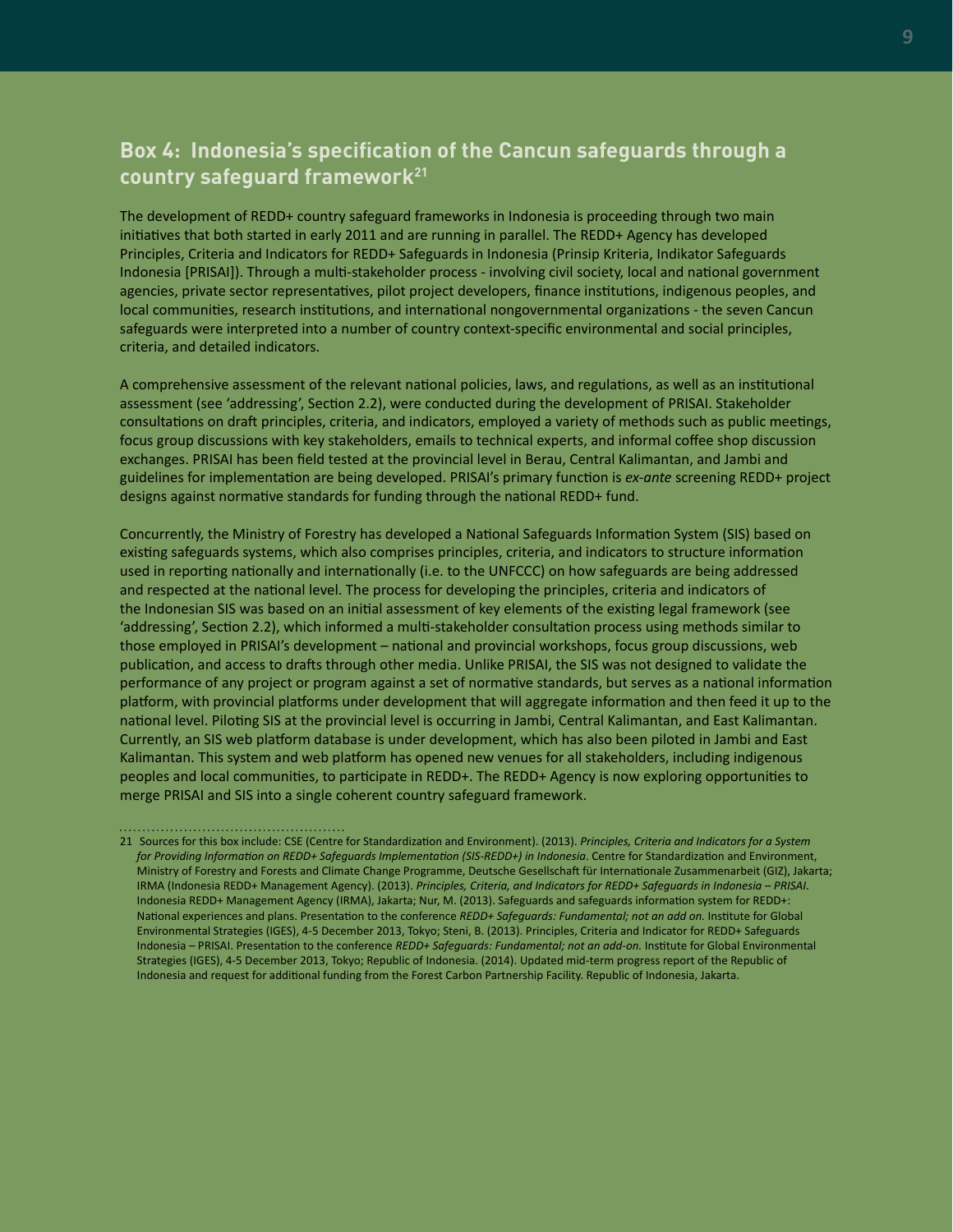<span id="page-15-0"></span>Information on how the Cancun safeguards have been specifically applied in countries is likely to be relatively static over time, that is, a country's information on how the Cancun safeguards have been specified in their particular context is unlikely to change significantly from one summary to the next. Significant changes in a country's cultural, economic, environmental, political, social, or technological circumstances might warrant a reinterpretation of the Cancun safeguards and an update in subsequent summaries. Similarly, as a country's capacity develops, a more nuanced elaboration of international safeguards commitments to meet a country's specific circumstances may necessitate a revision of country safeguards frameworks.

#### **Indicative questions on country specific application of safeguards that could assist in the development of summaries of information:**

- What particular circumstances and context were considered as the basis to specify the Cancun safeguards?
- How have various factors influenced the specification of the Cancun safeguards to the country's context? For example, the scope of REDD+ activities articulated in the national strategy or action plan, the potential environmental and social risks and benefits of these activities, the scope of safeguards application – just REDD+ activities (required) or wider (optional), the national legal framework that regulates rights and obligations associated with the safeguards.
- What is the adopted country "safeguards framework" that specifies the application of the Cancun safeguards (i.e. what are the constituent elements of each of the Cancun safeguards) given the country's particular circumstances and context?
- What was the process for developing the country safeguards framework (e.g., were any assessments and consultations carried out)?

# **2.2 INFORMATION ON HOW SAFEGUARDS HAVE BEEN ADDRESSED**

Information in relation to how safeguards are addressed is associated with what developing country Parties have, and plan to have, in place to guarantee the implementation of the safeguards. Consequently, information on how safeguards are addressed will vary from country to country, but would generally pertain to developing-country Parties' existing (and new) governance arrangements, all of which would seek to guarantee the implementation of the safeguards. Governance arrangements will predominantly be formal (i.e. statutory), but may also include informal (i.e. customary) aspects of developing countries' relevant:

- $\bullet$  Legal framework: laws, policies,<sup>22</sup> regulations, plans, and programs relevant to the implementation of the country's safeguards framework that recognize, protect and promote the objectives embedded in the safeguards, and that are used to ensure that safeguards are adhered to when implementing REDD+ activities.
- Institutional framework: institutions and institutional arrangements relevant to the implementation of the country's safeguards framework,<sup>23</sup> which would demonstrate who, within government and among nonstate actors, is assigned with functional responsibilities for the implementation of the safeguards (as recognized, protected, and promoted by the relevant legal framework).
- Information systems: used to provide information on the implementation of the relevant legal framework that recognizes, protects, and promotes the objectives embedded in the safeguards.
- Grievance redress mechanisms: used to settle disputes in relation to the relevant legal framework that recognize, protect, and promote the objectives embedded in the safeguards.
- Noncompliance mechanisms: used to address any failure to implement the requirements or respect the rights set forth in the relevant legal framework that recognize, protect, and promote the objectives embedded in the safeguards.

Information on "addressing" the Cancun safeguards could therefore entail a description of relevant governance arrangements, as outlined above. In addition, such arrangements could be mapped to each of the seven Cancun safeguards. The value of including information on how the safeguards have been addressed in the summary is that it can assist countries in communicating what they have in place to ensure the REDD+ activities are implemented in accordance with the Cancun safeguards. This is aligned with UNFCCC guidance and decisions.24

Box 5 illustrates how two countries – Mexico and Vietnam – have taken initial steps to determine how they will address (i.e. what they have in place, or need to put in place, to meet) the Cancun safeguards when implementing REDD+ activities. The steps they are taking include assessments of their existing governance arrangements, starting with an assessment of their national legal frameworks in relation to safeguards specified by the country.

<sup>22</sup> Including national interpretations and implementation of existing international policy commitments, and reporting requirements, other than those of UNFCCC

<sup>23</sup> Refers to institutions and institutional arrangements mandated with responsibility for overseeing the implementation of the relevant legal framework, together with operation of information systems, grievance redress and non-compliance mechanisms. Includes information on the formal (statutory) and informal (customary) institutional procedures and capacities to put these governance elements into practice.

<sup>24</sup> Decision 17/CP.8 (Annex, Section IV) and Decision 1/CP.16 paragraph 69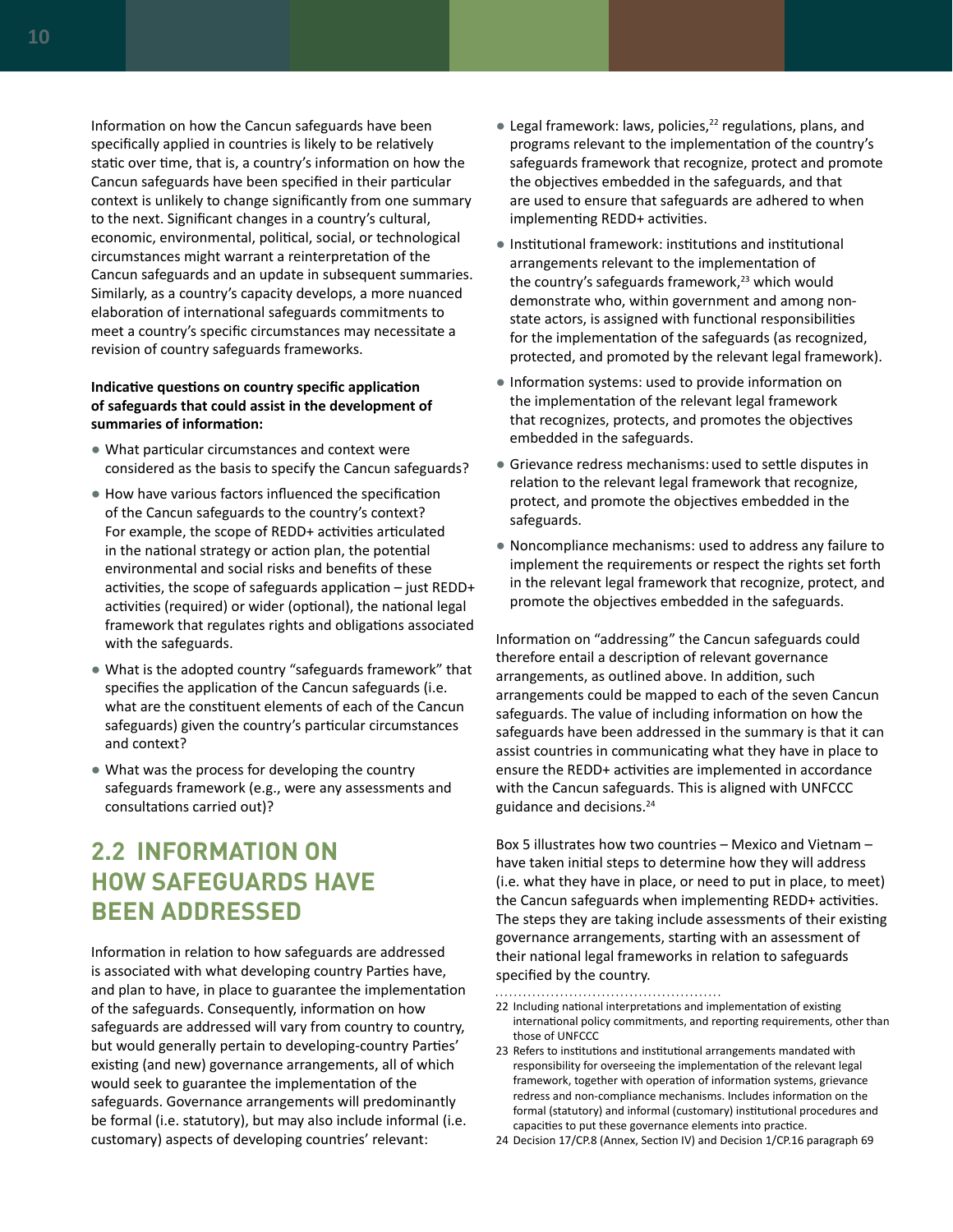## **Box 5: Mexico and Vietnam employ governance arrangements to address safeguards<sup>25</sup>**

**Mexico** - In 2013, the National Forestry Commission of Mexico (CONAFOR) undertook a detailed and comprehensive gap analysis of its legal framework as a first step to ascertaining what governance arrangements were already in place to address the Cancun safeguards. The main objective of the analysis was to specifically determine what the Cancun safeguards meant in the country's context and to determine what aspects of the legal framework could be used to support their operationalization (i.e. ensure safeguards are addressed).

The legal gap analysis covered over 65 national policies, laws, regulations, plans, and programs, as well as international legal commitments, and assessed the safeguard-relevant aspects of the Mexican legal framework both on paper and in practice (through interviews with relevant stakeholders). The analysis demonstrated that the existing legal framework robustly addresses the Cancun safeguards in the specific country context of Mexico. Gaps were identified and recommendations were provided for addressing those gaps. Mexico is currently undertaking assessments of its institutional framework, information systems, grievance redress mechanisms, and noncompliance mechanisms to determine how these governance arrangements could be used address the Cancun safeguards.

**Vietnam -** In the same year, Vietnam's REDD+ Office (VRO) also commissioned a detailed and comprehensive legal gap analysis. Having reviewed various options to operationalize the Cancun safeguards, together with existing REDD+ readiness initiatives and safeguard frameworks in the country, the VRO elected to initiate Vietnam's country approach to safeguards through a legal gap analysis. The objective was to identify elements of Vietnam's legal framework that demonstrated consistency with the Cancun safeguards and could be used to address them, but could also be used to meet other international safeguard frameworks.

The legal analysis covered a similar number of national policies, laws, regulations, plans, and program, as well as international legal commitments as in Mexico. However, unlike Mexico, the Vietnamese assessment was carried out only on paper, and did not assess the legal framework's implementation in practice. In general, the analysis demonstrated that Vietnam's legal framework also largely addressed the Cancun safeguards and could be used to support their effective implementation. The legal gap analysis also identified and provided recommendations for addressing key gaps in the legal framework, specifically with respect to rights and vulnerabilities of ethnic minority peoples, as well as risks of conversion of natural forests, reversals, and displacement of emissions. With support of the UN-REDD Programme, Vietnam is now preparing to conduct an assessment of its institutional framework, as well as (formal and informal) grievance redress mechanisms, as the next steps in addressing (i.e. demonstrating what governance arrangements are in place to meet) the Cancun safeguards.

As with each country's specific safeguard framework (see Section 2.1), information on how the safeguards are being addressed might be expected to be relatively constant from one summary to the next, that is, a country's governance arrangements are likely to change at a rate slower than the frequency of summary submissions. Passing of new safeguard-relevant policies, laws, and regulations, together with any significant modifications of institutional arrangements, information systems, or any other relevant governance components of a country, could be updated and reflected in subsequent summaries.

#### **Indicative questions on addressing safeguards that could assist development of summaries of information:**

- What, in the country's relevant legal framework (statutory and customary policies, laws, regulations, plans, and programs), is in place to ensure the country's safeguards framework is adhered to when implementing REDD+ activities?
- To what international agreements or conventions, relevant to country's safeguards framework, is the country a Party?

<sup>25</sup> Sources: Rey, D., Rivera, L., Ribet, U. & Korwin, S. (2013) *Recomendaciones para el Diseño de un Sistema Nacional de Salvaguardas para REDD+ en México*. Alianza México para la Reducción de Emisiones por Deforestación y Degradación, México Distrito Federal; Rey, D. & Swan, S.R. (2014) *A Countryled Safeguards Approach: Guidelines for National REDD+ Programmes*. SNV Netherlands Development Organisation, REDD+ Programme, Ho Chi Minh City; Rey et al. (2014) Rey, D., Hoang Ly Anh, Doan Diem, Le Ha Phuong and Swan, & S.R. (2014) *Safeguards Roadmap (v2.0) for Vietnam's National REDD+ Action Plan: a contribution to a country-led safeguards approach*. SNV Netherlands Development Organisation, REDD+ Programme, Ho Chi Minh City; UN-REDD (personal communication).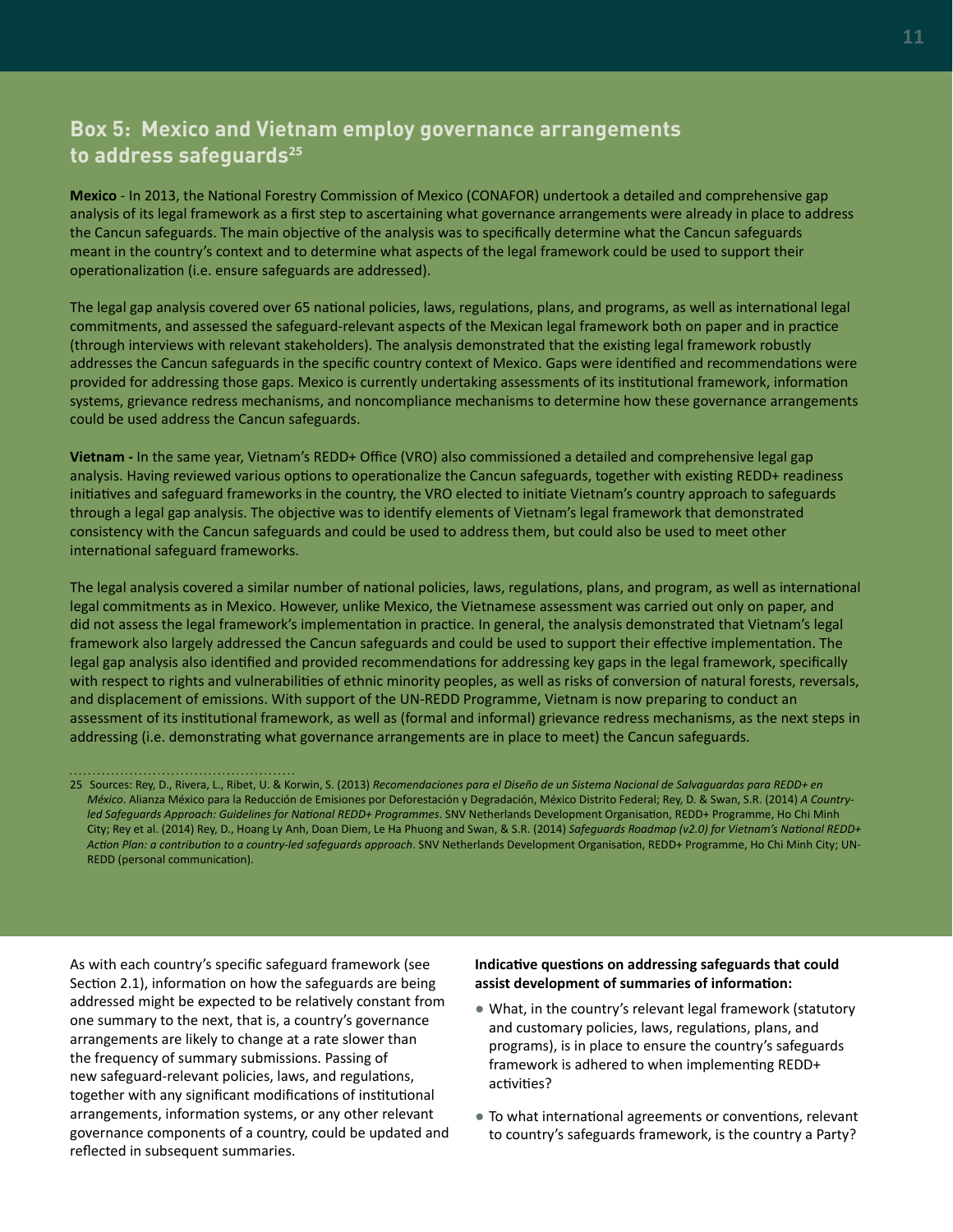- <span id="page-17-0"></span>● What institutions and institutional arrangements (within government and among nonstate actors) are assigned with functional responsibilities for ensuring the implementation of the country's safeguards framework (i.e. who are the institutions or institutional arrangements in charge of implementing the legal framework relevant to the safeguards), and what are the processes through which they operate?
- What information systems (or SIS if already developed) will be used to gather and share information regarding the implementation of the country's safeguards framework (i.e. which information systems are assigned to gather and share information regarding the implementation of the legal framework relevant to the safeguards)?
- What grievance redress mechanisms will be used to deal with complaints and disputes associated with the country's safeguards framework when conducting REDD+ activities (i.e. those mechanisms that deal with grievances concerning the implementation of the legal framework relevant to the safeguards, and those specially created in the context of REDD+)?
- What noncompliance mechanisms (administrative or judicial) will be used to deal with any failure to address and respect the country's safeguards framework when conducting REDD+ activities (i.e. those mechanisms that are to be used to correct and/or penalise incomplete or failed compliance with the legal framework relevant to the safeguards)?
- What are the gaps and weaknesses in the existing legal and institutional frameworks, information systems, grievance redress, and noncompliance mechanisms that the country plans to remedy?

# **2.3 INFORMATION ON HOW SAFEGUARDS HAVE BEEN RESPECTED**

Information in relation to how safeguards are respected is associated with, and expected to be provided in relation to, how effective a country's governance arrangements have been in safeguarding the implementation of REDD+ activities. This information should demonstrate the extent to which each of the Cancun safeguards have been achieved when implementing REDD+ activities, including any actions, taken or planned, to improve implementation measures over time. Information on how Cancun safeguards have been respected would be expected to encompass descriptions of:

● Analyses of the effectiveness of the country's governance arrangements in relation to country's safeguards framework

- Domestic processes (including identification of stakeholders and their roles in the processes) of reviewing and evaluating how the country's safeguards framework has been respected
- Any complaints, grievances or disputes raised in relation to application of the Cancun safeguards and how they were resolved;
- Analyses of constraints to implementation and subsequent plans to strengthen identified weakness, including capacity, financial and technical needs, to improve implementation $26$
- Outcomes of safeguard implementation, particularly for Cancun safeguard (e), which goes beyond orthodox safeguard "do no harm" functions to calling for "doing good positive outcomes" in terms of nonconversion of natural forests and enhancement of social and environmental benefits.

The value of including information on how the safeguards have been respected in the summary is that it offers an opportunity to document progress regarding the implementation of the Cancun safeguards; assess future needs, goals and plans to improve this implementation and develop measures to achieve those goals. This also presents an opportunity to identify and request the necessary support needed to overcome identified challenges and implement capacity building plans to achieve the successful implementation of the Cancun safeguards. This is aligned with UNFCCC guidance and decisions.27

Box 6 presents Guyana's reporting of how safeguards frameworks have been respected (i.e. implemented). Guyana submits annual progress reports to Norway, documenting degrees of implementation against bilaterally agreed indicators for enabling activities for REDD+, which were established before the Cancun safeguards in 2010. As such, Guyana's reporting is not an example of respecting Cancun safeguard implementation *per se* (no country has done so yet), but it is the most relevant available example of reporting how safeguard-like conditionalities on REDD+ have been respected through implementation of existing governance arrangements, together with planning for the incremental improvement of these governance arrangements (i.e. addressing) and their implementation (i.e. respecting).

<sup>26</sup> Consistency with section VI of Decision 17/CP.8, which outlines developing country Parties are encouraged to provide information in relation to constraints and gaps, and related financial, technical and capacity needs.

<sup>27</sup> Article 12, paragraph 4 of the Convention; Decision 1/CP.16, paragraph 69, 71 and 76; Decision 17/CP.8, Section VI and paragraph 40.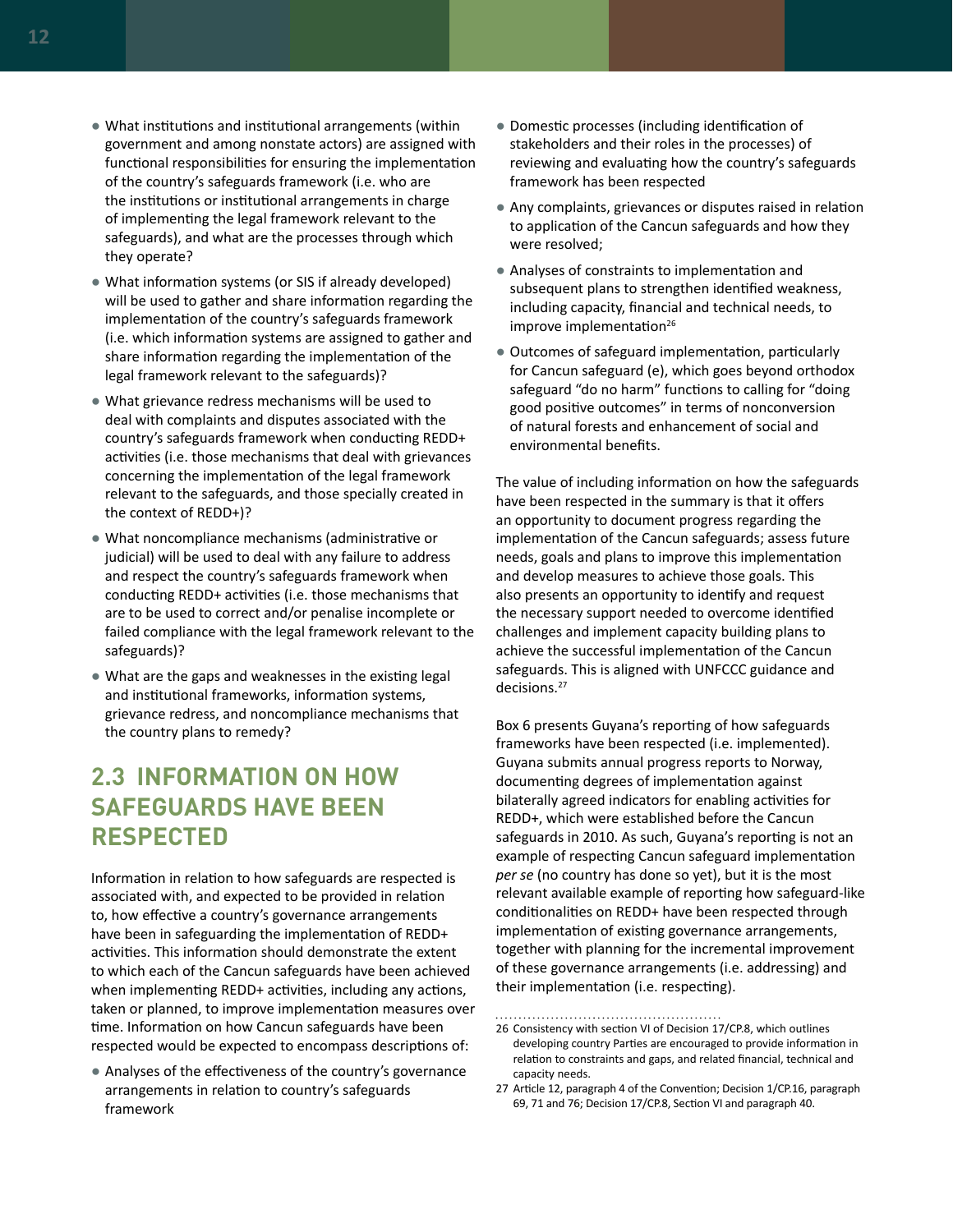Unlike the other two core components of the summaries – specifying (Section 2.1) and addressing (Section 2.2) – which might be expected to be relatively static over time, information on how the safeguards are being respected should be dynamic and document incremental and significant progress on how the safeguards are being achieved from one summary to the next. (Recall the "positive direction of travel" comment in terms of safeguards implementation, expected by both donor and developing-country Parties as capacities in the latter improve through learning by doing [see Section 1.3]).

#### **Indicative questions on respecting safeguards that could assist in the development of summaries of information:**

- What has been the effectiveness of the country's legal and institutional frameworks, together with the information systems, grievance redress mechanisms, and noncompliance mechanisms in ensuring the implementation of the country's safeguards framework?
- What lessons have been learned from the implementation of the country's safeguards framework and how are these experiences informing improved implementation (e.g., information on actions plans or self-assessments that seek to improve implementation of the country's safeguards framework)?
- What are the constraints to the country's safeguards framework implementation and what plans are being put in place, and into action, to strengthen identified weakness and gaps?
- What resources (human, financial, technical, or technological) are needed to implement the identified measures that seek to address obstacles and remaining challenges in implementing the country's safeguards framework?
- What complaints, grievances, or disputes have been raised in relation to application of the country's safeguards framework and how were they resolved?
- What domestic processes have been conducted (including identification of stakeholders and their roles in these processes) to review and or evaluate information presented in the summaries?
- What tangible changes on the ground (i.e. environmental and social outcomes, risks mitigated or benefits enhanced, attributable to REDD+ activity implementation) have been achieved?

### **Box 6: Guyana reports on how safeguard elements are being respected<sup>28</sup>**

In 2009, the Governments of Guyana and Norway established an interim REDD+ agreement to support Guyana's efforts to implement its Low Carbon Development Strategy. Under a memorandum of understanding signed between the two governments, a supporting joint concept note established five indicators for enabling activities: (1) strategic framework, (2) continuous multistakeholder consultation process, (3) governance, (4) rights of indigenous people and other forest communities, and (5) integrated land-use planning and management. Progress on enabling activities, encompassing policies, safeguards, and actions to ensure that REDD+ contributes to the achievement of the goals in the memorandum of understanding, has been reported against the five indicators on an annual basis.

In the most recent report (July 2012 to June 2013), progress on 18 targeted actions was assessed through gathering and reviewing documentary evidence and through stakeholder interviews. A draft version of the report was available online for a two-week public comment period. The structure of the progress report included, among other things: (1) self-assessment of progress against actions during the reporting period, (2) progress beyond the reporting period and phased actions plans to meet longer term goals for each of the five indicators, ( 3) summaries of the themes raised by stakeholders and their recommendations, and (4) overarching conclusions.

The progress report presents action plans for each of the indicators that were created by working with relevant ministries and agencies and taking into account feedback from the stakeholder interviews. The action plans aim to bring Guyana's performance against the five indicators on track toward meeting goals set for the coming reporting periods. An independent third-party audit of Guyana's performance under the enabling activity indicators was also conducted as a discrete process from the bilateral reporting to Norway.

<sup>28</sup> Sources: Government of Guyana and Government of Norway (2012), Joint Concept Note, Georgetown and Oslo; Government of Guyana (2013), Draft REDD+ Enabling Activities Report: Annual Performance July 1 2012 – June 15 2013, Georgetown.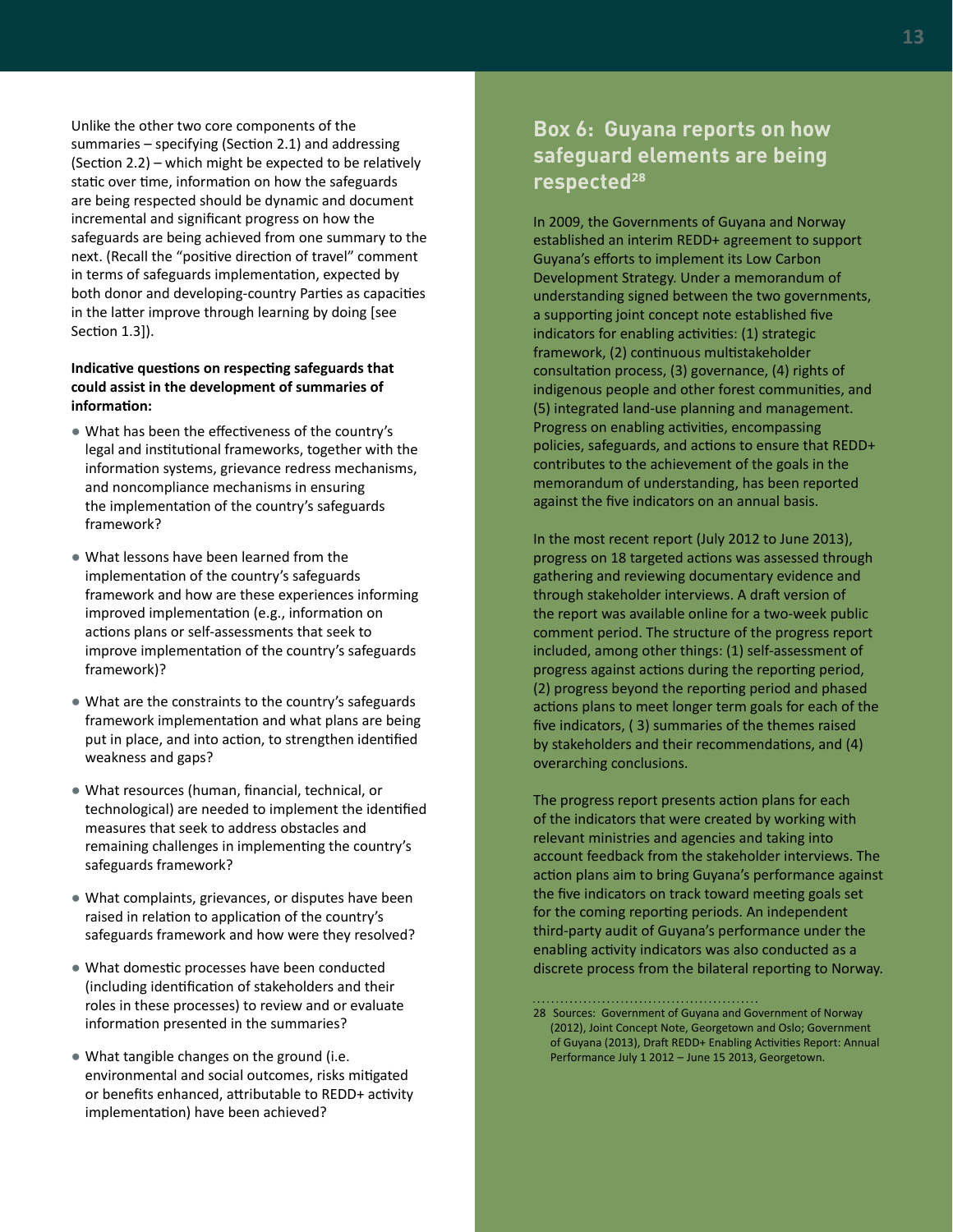# <span id="page-19-0"></span>**2.4 COMPLEMENTARY INFORMATION TO STRENGTHEN CREDIBILITY OF SUMMARIES**

To improve transparency and credibility, the summary could identify, and refer to, locations where all stakeholders can access further detailed information on how the safeguards have been specified, addressed, and respected. Developingcountry Parties could consider the use of appendices, complemented with links to electronic resources and references, to provide this detailed supporting information.

Suggested complementary information that countries may choose to consider including and/or citing in their summaries or as part of appendixes include:

a) *Information concerning the preparation of the summary.*  Developing-country Parties may choose to provide information on the process used to prepare the summary, including information on stakeholders—government and nongovernmental—involved.

The value of including information on the process to develop the summary is that it offers an opportunity to strengthen the confidence of the international community, including those providing results-based finance,

#### **Indicative questions that could assist in providing this information:**

- Which stakeholders have been involved in the selection and review of the information presented in the summary?
- How has the SIS, and other relevant information systems, been used to inform the development of the summary (and vice versa)?
- Which was the process undertaken for preparing the summary?
- b) *Information concerning safeguard information system design and development process.* Developing country Parties may choose to provide information on the process to develop their SIS, particularly information on how different stakeholders were involved in the identification of relevant national information systems; institutional

responsibilities for information collection, collation, and management; structuring information through the country safeguards framework; and suitable platforms and information technologies to disseminate information.

The value of including information on SIS design and development is that it provides foreign and domestic constituencies' background understanding of the sources of information used to inform the summary. Information on stakeholder involvement in SIS design, development and implementation will contribute to demonstrating transparency.

#### **Indicative questions that could assist in providing this information:**

- Which stakeholders have been involved in the design, development and implementation of the SIS?
- Have participatory or community forest monitoring approaches been employed for generating and managing information? If so, to what extent?
- Which process was undertaken to develop and operate the SIS?
- c) *Information concerning broader country safeguards processes***.** Developing country Parties may choose to provide information about relevant country safeguardrelated processes, such as country safeguards framework development, subnational arrangements for the application of safeguards, and definitions related to land tenure and benefit sharing (if not considered under country- safeguards framework).

The value of including this component in the summary of information is that it offers an opportunity to integrate all other relevant information into the summary, which can further strengthen confidence that all REDD+ activities in the country are being implemented in accordance with the Cancun safeguards.

#### **Indicative questions that could assist in providing this information:**

● What overall steps has the country taken to respond to its safeguard-related commitments (e.g., what is the overall country safeguards approach or response, beyond defining a country safeguards framework)?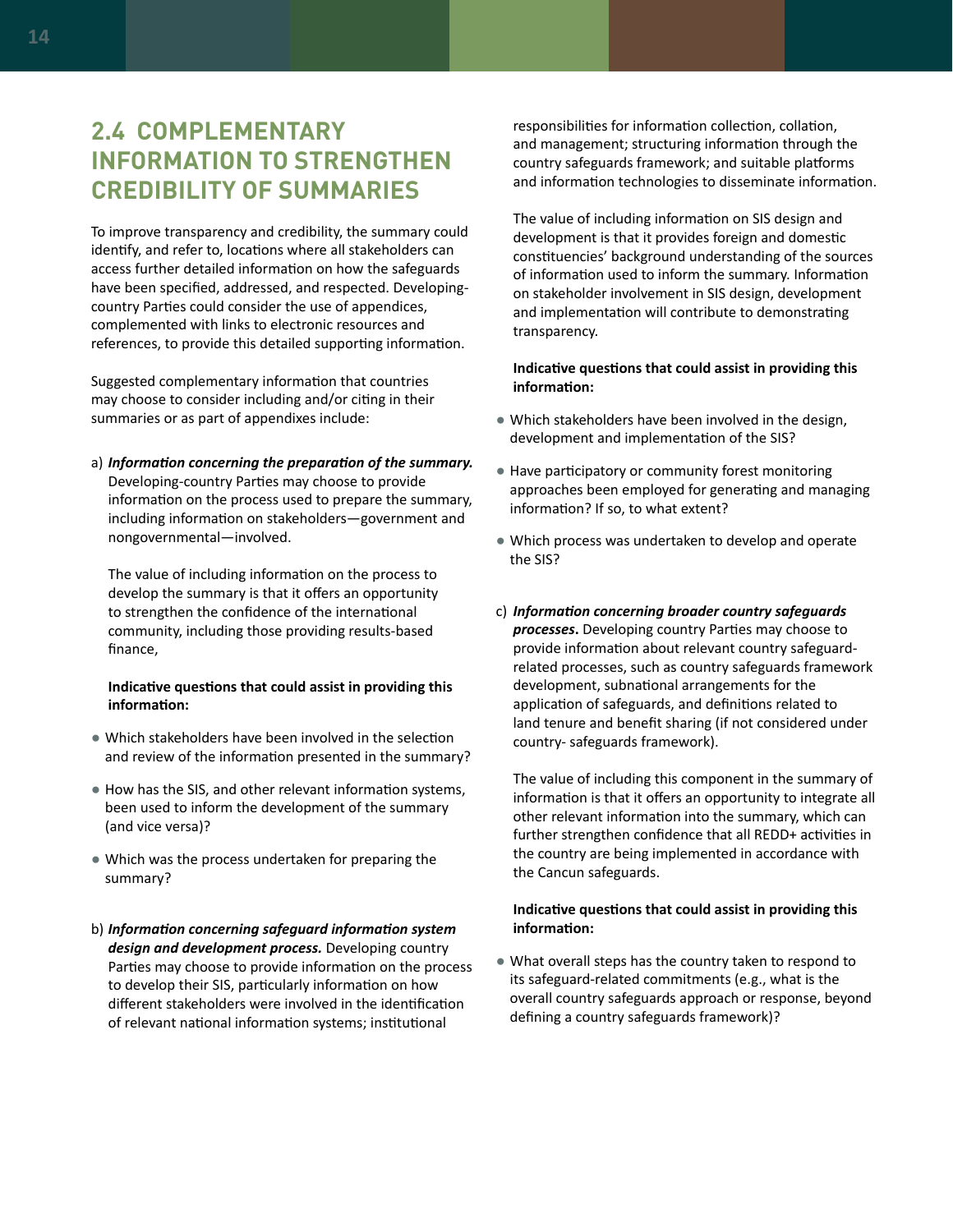- If applicable, what are the arrangements for the application of the country safeguard framework at the subnational level?
- What activities have taken place related to land tenure and relevant to REDD+ activities?
- What benefit-sharing arrangements have been made that are relevant to the REDD+ activities?
- d) *Information concerning subnational application of the safeguards.* Large federal countries, countries with devolved governance systems for forests and land-use planning, or countries that choose to operationalize national REDD+ strategies through subnational planning or a registry of site-specific projects, are likely to take subnational measures to address and respect the safeguards. These countries could choose to present information about their subnational approaches.

The value of including information about subnational implementation in the summary is that it can capture the variability in specifying, addressing, and respecting the safeguards across different regions or territories (within countries where subnational implementation is especially relevant), by providing illustrative case studies of achievements, challenges, and plans for improvements in addressing and respecting the safeguards in the context of practical implementation.

It should be noted that subnational information is optional, and should not replace a national-level summary of how safeguards have been specified, addressed and respected. Subnational information could be incorporated under each core component of the summary.

#### **Indicative questions that could assist in providing this information:**

- Are subnational safeguards frameworks being developed or operating in the country? If so, how have they specified elements of the Cancun safeguards relevant to the circumstances and context of the region, territory, or jurisdiction?
- Are any subnational governance arrangements in place to ensure the Cancun safeguards are addressed?
- If applicable, what has been the effectiveness of the subnational legal and institutional frameworks, together with the information systems, grievance redress mechanisms, and noncompliance mechanisms, in ensuring the safeguards are respected?
- If applicable, what has been achieved at the subnational level in terms of environmental and social outcomes, risks mitigated and benefits enhanced that can be attributed to REDD+ activity implementation?
- e) *Further sources of information.* Developing-country Parties may choose to provide information on the material used as a basis for the summary (e.g., sources of information such as their own SIS). Website addresses, publications, databases and national reports submitted to other related platforms, conventions, forums and organizations could all be included to direct the reader to source materials and strengthen transparency of information. Countries may wish to refer to where information can be found about their national or subnational principles-criteria-indicator frameworks as a key source of detailed information.

The value of including this component in the summary of information is that it offers an opportunity to present a robust and concise summary that identifies where detailed and supporting information can be accessed by all relevant stakeholders. This is aligned with UNFCCC guidance and decisions.29

#### **Indicative questions that could assist in providing supplemental information:**

- What materials or sources of information were used to prepare the summary of information, and how/where can they be accessed?
- If applicable, where can information be found about the country's national or subnational principles-criteriaindicator frameworks?
- If applicable, where can information be found about safeguard relevant assessments, evaluations, or audits commissioned or required by REDD+ financing modalities (such as bilateral arrangements; multilateral funds, existing voluntary market for projects)?
- What further sources of information could be presented to document and access elaborated information of the summary's main content?

<sup>29</sup> Decision 12/CP.17 paragraph 2 letter (b) that requires the SIS to provide information that is accessible to all relevant stakeholders and updated on a regular basis.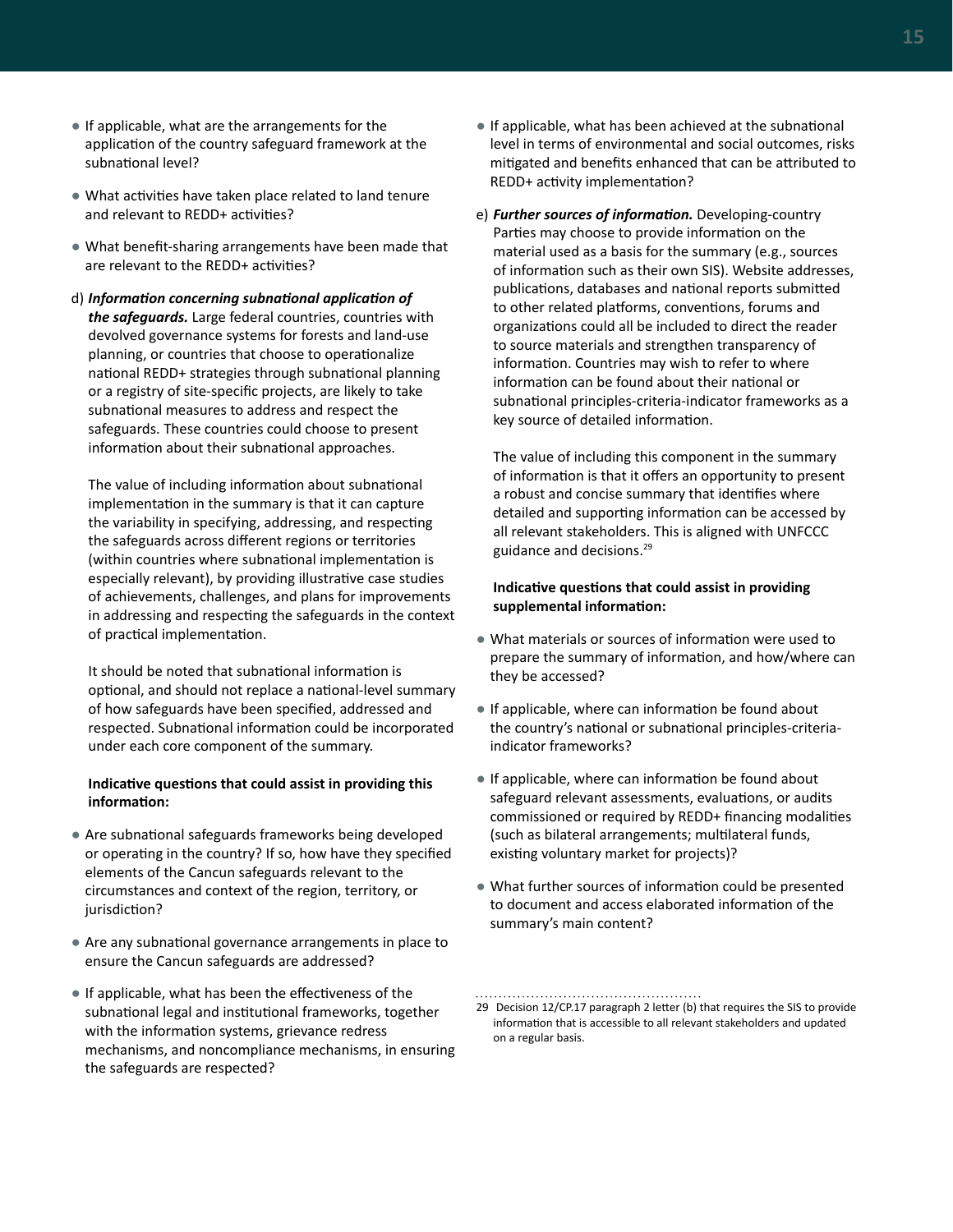# <span id="page-21-0"></span>**ANNEX I:** RELEVANT UNFCCC DECISIONS ON SAFEGUARDS AND INFORMATION ON NATIONAL COMMUNICATIONS

# **Excerpts from COP Decisions relevant to REDD+ Safeguards**

### **Decision 1/CP.16 (Cancun, 2010)**

69. *Affirms* that the implementation of the activities referred to in paragraph 70 below should be carried out in accordance with annex I to this decision, and that the safeguards referred to in paragraph 2 of annex I to this decision should be promoted and supported;

71. *Requests* developing country Parties aiming to undertake the activities referred to in paragraph 70 above, in the context of the provision of adequate and predictable support, including financial resources and technical and technological support to developing country Parties, in accordance with national circumstances and respective capabilities, to develop the following elements:

d) A system for providing information on how the safeguards referred to in appendix I to this decision are being addressed and respected throughout the implementation of the activities referred to in paragraph 70 above, while respecting sovereignty;

72. *Also requests* developing country Parties, when developing and implementing their national strategies or action plans, to address, inter alia, the drivers of deforestation and forest degradation, land tenure issues, forest governance issues, gender considerations and the safeguards identified in paragraph 2 of appendix I to this decision, ensuring the full and effective participation of relevant stakeholders, inter alia indigenous peoples and local communities;

76. *Urges* Parties, in particular developed country Parties, to support, through multilateral and bilateral channels, the development of national strategies or action plans, policies and measures and capacity-building, followed by the implementation of national policies and measures and national strategies or action plans that could involve further capacity-building, technology development and

transfer and results-based demonstration activities, including consideration of the safeguards referred to in paragraph 2 of appendix I to this decision, taking into account the relevant provisions on finance including those relating to reporting on support;

#### Appendix 1

2. When undertaking the activities referred to in paragraph 70 of this decision, the following safeguards should be promoted and supported:

- a) That actions complement or are consistent with the objectives of national forest programmes and relevant international conventions and agreements;
- b) Transparent and effective national forest governance structures, taking into account national legislation and sovereignty;
- c) Respect for the knowledge and rights of indigenous peoples and members of local communities, by taking into account relevant international obligations, national circumstances and laws, and noting that the United Nations General Assembly has adopted the United Nations Declaration on the Rights of Indigenous Peoples;
- d) The full and effective participation of relevant stakeholders, in particular indigenous peoples and local communities, in the actions referred to in paragraphs 70 and 72 of this decision;
- e) That actions are consistent with the conservation of natural forests and biological diversity, ensuring that the actions referred to in paragraph 70 of this decision are not used for the conversion of natural forests, but are instead used to incentivize the protection and conservation of natural forests and their ecosystem services, and to enhance other social and environmental benefits;<sup>1</sup>
- f) Actions to address the risks of reversals;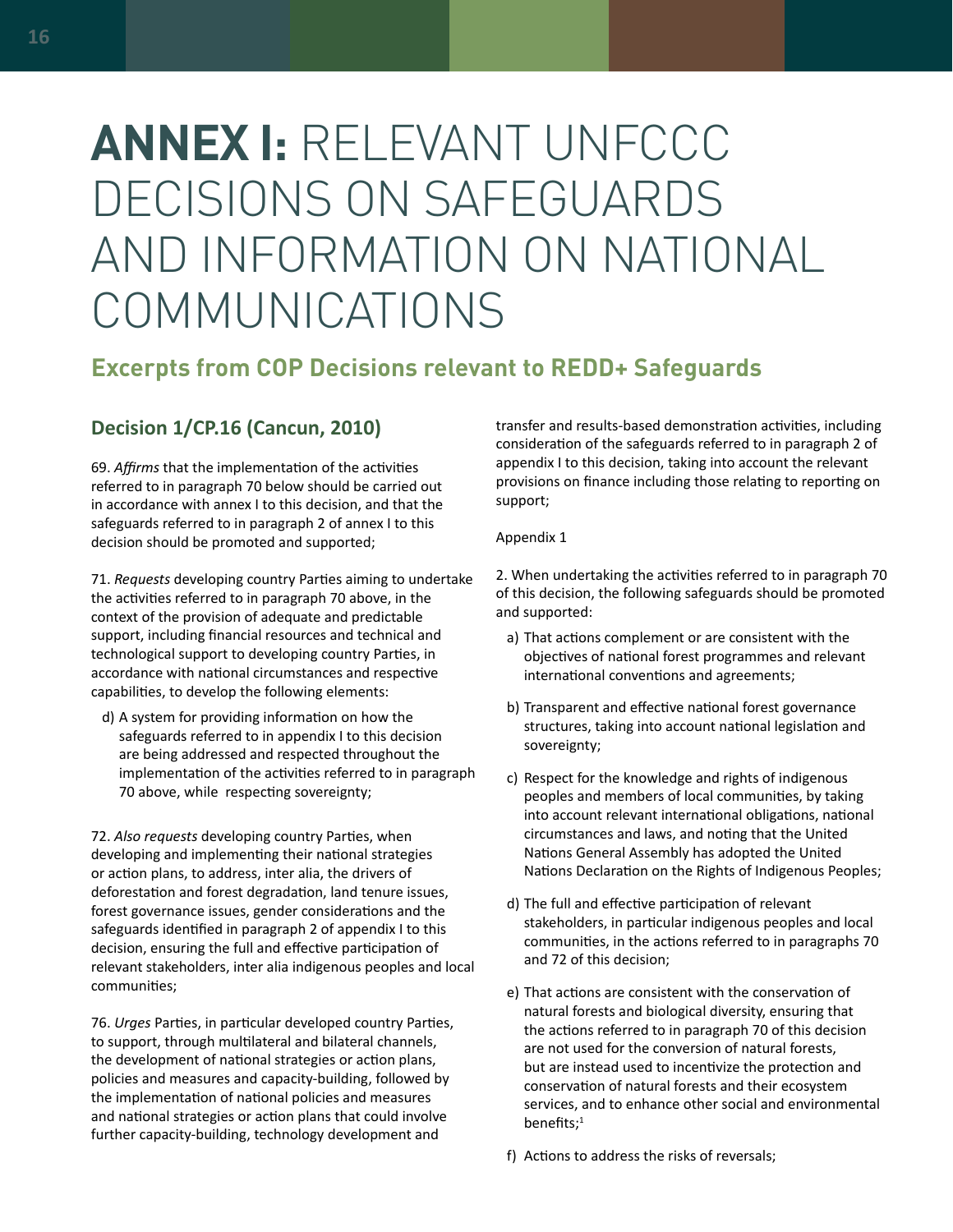g) Actions to reduce displacement of emissions.

Note: 1. Taking into account the need for sustainable livelihoods of indigenous peoples and local communities and their interdependence on forests in most countries, reflected in the United Nations Declaration on the Rights of Indigenous Peoples, as well as the International Mother Earth Day.

### **Decision 2/CP. 17 (Durban, 2011)**

63. Agrees that, regardless of the source or type of financing, the activities referred to in decision 1/CP.16, paragraph 70, should be consistent with the relevant provisions included in decision 1/CP.16, including the safeguards in its appendix I, in accordance with relevant decisions of the Conference of the Parties;

### **Decision 12/CP.17 (Durban, 2011)**

Preamble*: Noting* that guidance on systems for providing information on how safeguards referred to in appendix I to decision 1/CP.16 are addressed and respected should be consistent with national sovereignty, national legislation and national circumstances,

I. Guidance on systems for providing information on how safeguards are addressed and respected

1. *Notes* that the implementation of the safeguards referred to in appendix I to decision 1/CP.16, and information on how these safeguards are being addressed and respected, should support national strategies or action plans and be included in, where appropriate, all phases of implementation referred to in decision 1/CP.16, paragraph 73, of the activities referred to in paragraph 70 of the same decision;

2. *Agrees* that systems for providing information on how the safeguards referred to in appendix I to decision 1/CP.16 are addressed and respected should, taking into account national circumstances and respective capabilities, and recognizing national sovereignty and legislation, and relevant international obligations and agreements, and respecting gender considerations:

- a) Be consistent with the guidance identified in decision 1/ CP.16, appendix I, paragraph 1;
- b) Provide transparent and consistent information that is accessible by all relevant stakeholders and updated on a regular basis;
- c) Be transparent and flexible to allow for improvements over time;
- d) Provide information on how all of the safeguards referred to in appendix I to decision 1/CP.16 are being addressed and respected;
- e) Be country-driven and implemented at the national level;
- f) Build upon existing systems, as appropriate.

3. *Agrees also* that developing country Parties undertaking the activities referred to in decision 1/CP.16, paragraph 70, should provide a summary of information on how all of the safeguards referred to in decision 1/CP.16, appendix I, are being addressed and respected throughout the implementation of the activities;

4. *Decides* that the summary of information referred to in paragraph 3 above should be provided periodically and be included in national communications, consistent with relevant decisions of the Conference of the Parties on guidelines on national communications from Parties not included in Annex I to the Convention, or communication channels agreed by the Conference of the Parties;

5. *Requests* the Subsidiary Body for Scientific and Technological Advice, at its thirty-sixth session, to consider the timing of the first presentation and the frequency of subsequent presentations of the summary of information referred to in paragraph 3 above, with a view to recommending a decision on this matter for adoption by the Conference of the Parties at its eighteenth session;

6. *Also requests* the Subsidiary Body for Scientific and Technological Advice, at its thirty-sixth session, to consider the need for further guidance to ensure transparency, consistency, comprehensiveness and effectiveness when informing on how all safeguards are addressed and respected and, if appropriate, to consider additional guidance, and to report to the Conference of the Parties at its eighteenth session;

# **Decision 9/CP.19 (Warsaw, 2013)**

4. *Agrees* that developing countries seeking to obtain and receive results-based payments in accordance with decision 2/CP.17, paragraph 64, should provide the most recent summary of information on how all of the safeguards referred to in decision 1/CP.16, appendix I, paragraph 2, have been addressed and respected before they can receive results-based payments;

11. *Decides* that the information hub will contain, as reported through the appropriate channels under the Convention:

c) The summary of information on how all of the safeguards referred to in decision 1/CP.16, appendix I, are being addressed and respected, as referred to in decisions -/CP.199 and 12/CP.17, chapter I;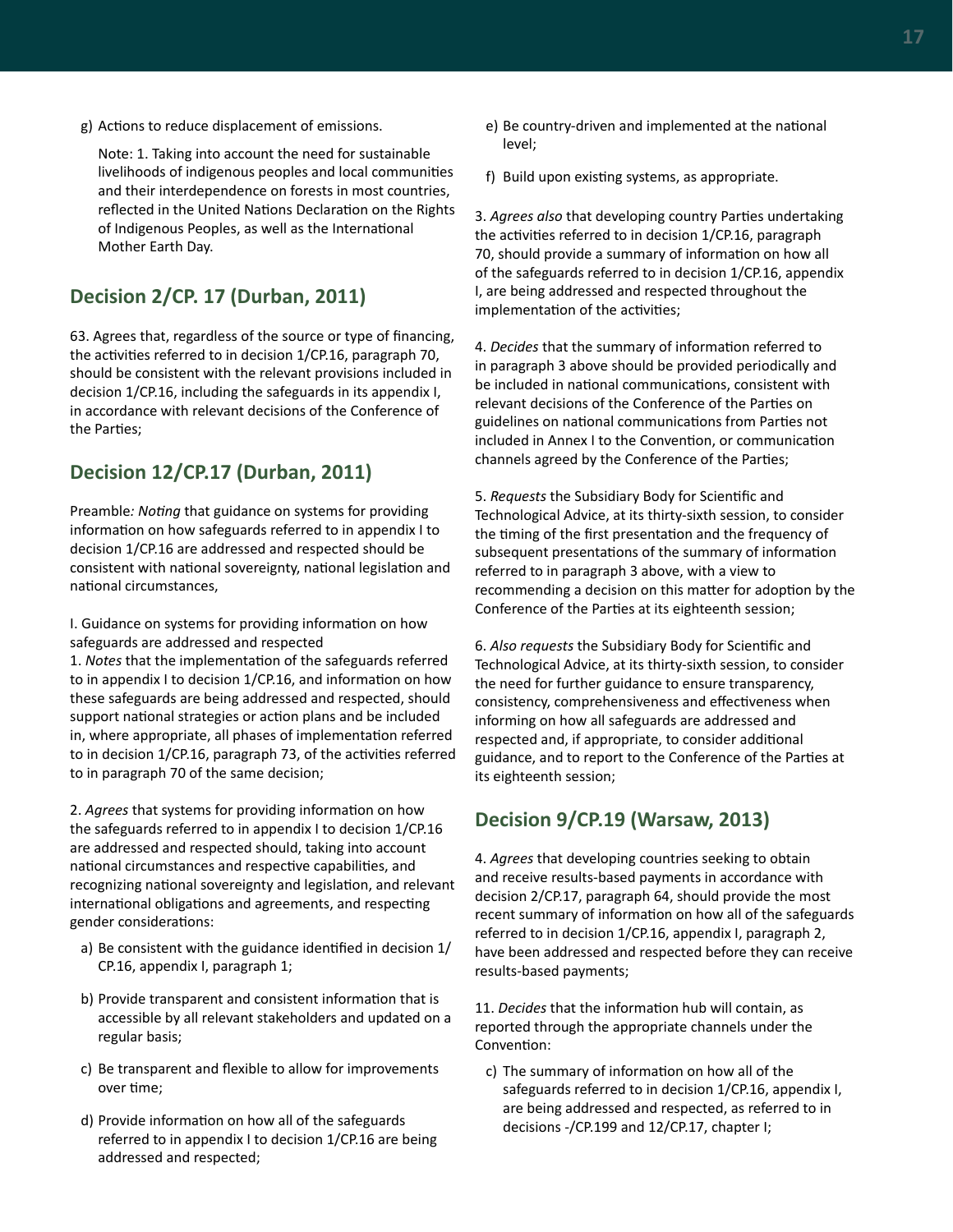#### **Decision 12/CP.19 (Warsaw, 2013)**

The timing and the frequency of presentations of the summary of information on how all the safeguards referred to in decision 1/CP.16, appendix I, are being addressed and respected

#### *The Conference of the Parties,*

*Recalling* decisions 17/CP.8, 1/CP.16, 2/CP.17 and 12/CP.17,

*Also recalling*, in particular, decision 12/CP.17, paragraph 5,

1. *Reiterates* that according to decision 12/CP.17, paragraph 3, developing country Parties undertaking the activities referred to in decision 1/CP.16, paragraph 70, should provide a summary of information on how all of the safeguards referred to in decision 1/CP.16, appendix I, are being addressed and respected throughout the implementation of the activities;

2. *Also reiterates* that according to decision 12/CP.17, paragraph 4, the summary of information referred to in paragraph 1 above should be provided periodically and be included in national communications, or communication channels agreed by the Conference of the Parties;

3. *Agrees* that the summary of information referred to in paragraph 1 above could also be provided, on a voluntary basis, via the web platform on the UNFCCC website;

4. *Decides* that developing country Parties should start providing the summary of information referred to in paragraph 1 above in their national communication or communication channel, including via the web platform of the UNFCCC, taking into account paragraph 3 above, after the start of the implementation of activities referred to in decision 1/CP.16, paragraph 70;

5. *Also decides* that the frequency of subsequent presentations of the summary of information as referred to in paragraph 2 above should be consistent with the provisions for submissions of national communications from Parties not included in Annex I to the Convention and, on a voluntary basis, via the web platform on the UNFCCC website.

# **Information on National Communications**

#### **Excerpt from the UNFCCC website30**

All Parties must report on the steps they are taking or envisage undertaking to implement the Convention (Articles 4.1 and 12). In accordance with the principle of "common but differentiated responsibilities" enshrined in the Convention, the required contents of these national communications and the timetable for their submission are different for Annex I and non-Annex I Parties. Each non-Annex I Party shall submit its initial communication within three years of the entry into force of the Convention for that Party, or of the availability of financial resources (except for the least developed countries, who may do so at their discretion). Further, the Conference of the Parties (COP), at its seventeenth session, decided that non-Annex I Parties, consistent with their capabilities and the level of support provided for reporting, should submit their first biennial update report by December 2014; the least developed country (LDCs) Parties and small island developing States (SIDS) may submit biennial update reports at their discretion.

Guidelines for the preparation of initial national communications from non-Annex I Parties were adopted at COP 2 in Geneva in 1996. At COP 8 (New Delhi, 2002) Parties adopted new guidelines for the preparation of national communications from non-Annex I Parties. The preparation of second and, where appropriate third and initial national communications are based on these new guidelines. The COP, at its seventeenth session, adopted UNFCCC biennial update reporting guidelines for Parties not included in Annex I to the Convention (Decision 2/CP.17, paragraphs 39- 42 and Annex III of Decision 2/CP.17).

<sup>30</sup> The UNFCCC website has a page describing National Communications and Biennial Update Reports from Non-Annex I Parties, at: [http://unfccc.](http://unfccc.int/national_reports/non-annex_i_natcom/items/2716.php) [int/national\\_reports/non-annex\\_i\\_natcom/items/2716.php](http://unfccc.int/national_reports/non-annex_i_natcom/items/2716.php)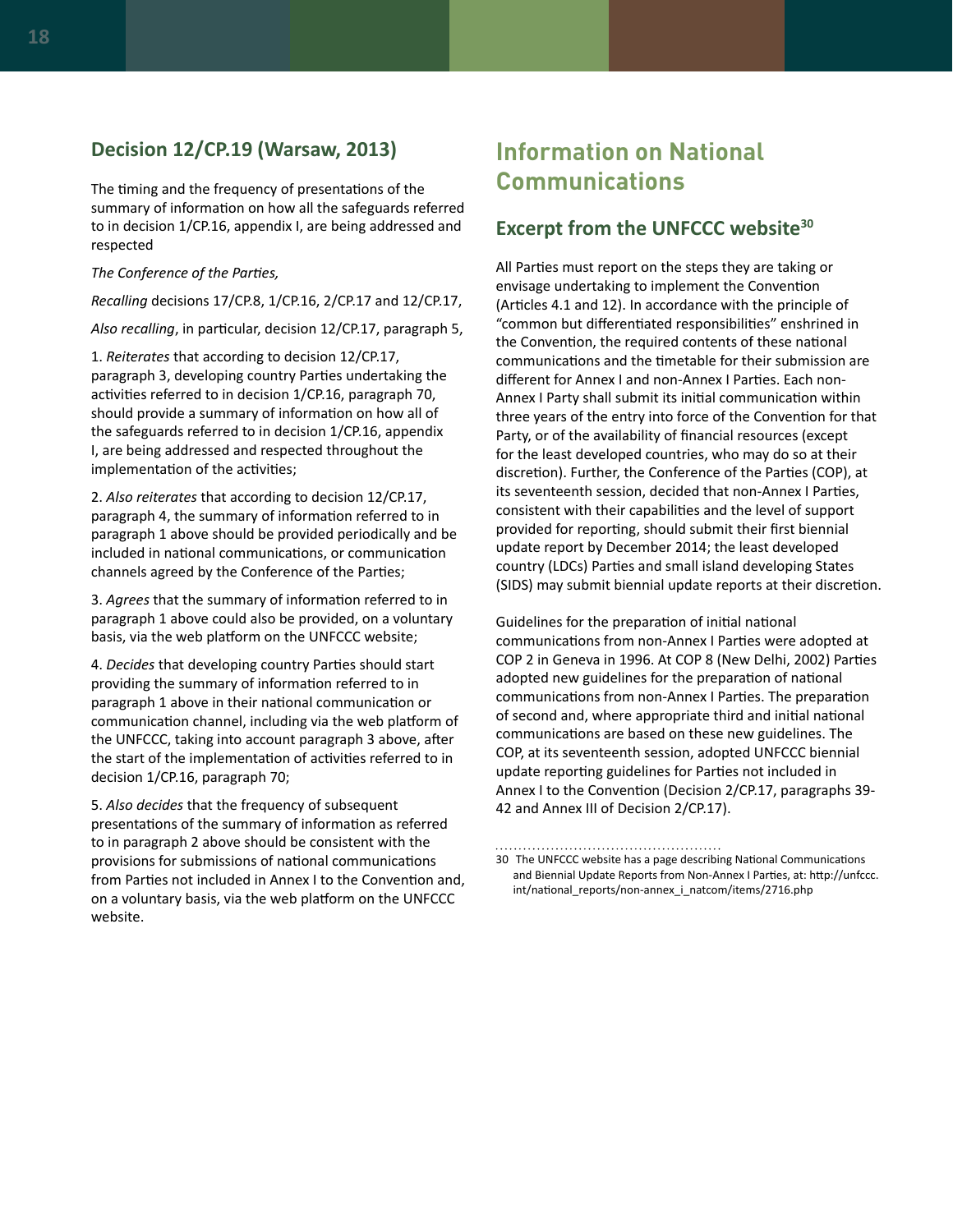# <span id="page-24-0"></span>**ANNEX II:** SUBSTANTIVE CONTENT: ILLUSTRATIVE CONSTITUENT ELEMENTS OF THE CANCUN SAFEGUARDS

(Adapted from Rey et al., 2013<sup>31</sup>)

For countries that have not determined a country safeguards framework, this section provides indicative and illustrative examples, based on international best practice interpretations of the constituent elements of the Cancun safeguards, which countries may choose to consider when specifying the application of these safeguards in their particular country context and circumstances. Ultimately, how countries unpack the Cancun safeguards will determine the content to be provided under each safeguard in their summary of information.

For each Cancun safeguard we provide a brief summary background and list the indicative and illustrative examples, of the constituent elements of the Cancun safeguards.

### **Cancun Safeguard (a)**

To address and respect Safeguard (a), countries are expected to ensure that their REDD+ activities are consistent with their national forest programmes as well as relevant international conventions and agreements. This means that countries implementing REDD+ activities will need to clearly identify applicable and relevant international conventions and agreements and national forest programmes, and analyse to what extent the proposed REDD+ activities complement or are consistent with them.

The indicative and illustrative constituent elements of this safeguard are:

31 Rey, D., Roberts, J., Korwin, S., Rivera., & Ribet, U. (2013) A Guide to Understanding and Implementing the UNFCCC, ClientEarth, London, United Kingdom. Available from: [http://www.clientearth.org/reports/a](http://www.clientearth.org/reports/a-guide-to-understanding-and-implementing-unfccc-redd+-safeguards.pdf)[guide-to-understanding-and-implementing-unfccc-redd+-safeguards.pdf](http://www.clientearth.org/reports/a-guide-to-understanding-and-implementing-unfccc-redd+-safeguards.pdf)

- Consistency with objectives of national forest programmes and/or plans to combat deforestation and forest degradation
- Consistency with objectives of relevant international conventions and agreements

### **Cancun Safeguard (b)**

Safeguard (b) focuses on national forest governance structures, particularly with regards to 'transparency' and 'effectiveness'. Transparent governance structures are associated with a right of access to information, especially to vulnerable groups such as indigenous peoples and local communities.

Characteristics of effective governance structures generally include: laws and regulations relating to forest governance and sustainable use of forests, and enforcement of those laws; integration of social and environmental considerations, including human rights, in decision-making, public participation in decision making and related processes; clear rights of ownership and possession (land tenure) including for traditional and customary ownership; and fair and equitable benefit sharing arrangements. It is also associated with access to judicial or administrative procedures that can provide effective remedy for infringements of rights, and to resolve disputes, especially for indigenous peoples.

The indicative and illustrative constituent elements of this safeguard are:

- Transparent National Forest Governance Structures
	- access to information
	- accountability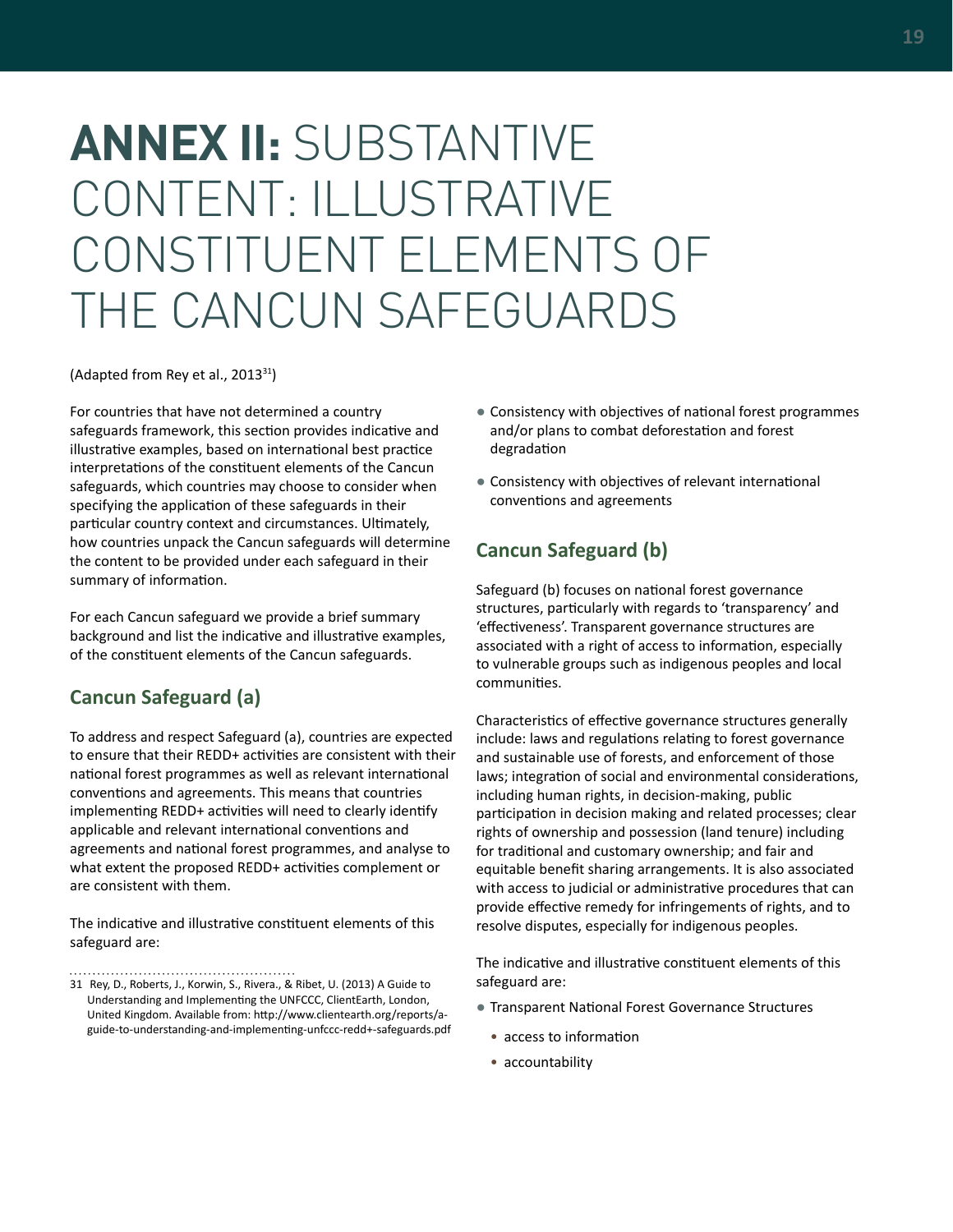- Effective national forest governance structures
	- land tenure
	- equitable distribution of benefits
	- gender equality
	- enforcement of the rule of law
	- institutional framework
	- adequate access to justice
	- integration of social, economic and environmental considerations
	- cross-sectoral coordination

### **Cancun Safeguard (c)**

Safeguard (c) focuses on the recognition and respect of the rights of indigenous peoples and local communities. In this way, REDD+ activities must be executed in accordance with relevant national and international laws and national circumstances—regarding both indigenous peoples and local communities. These rights are expected to apply both to the individual and the group as a whole, and include, but are not restricted to: the respect for traditional knowledge; the respect and protection of rights regarding land tenure; self-determination; non-discrimination; benefit-sharing; participation; and Free, Prior and Informed Consent (FPIC).

The indicative and illustrative constituent elements of this safeguard are:

- Definition/determination of indigenous peoples and local communities
- Definition/determination of traditional knowledge
- Recognition and implementation of rights in accordance with international law
	- non-discrimination
	- self-determination
	- rights associated with culture
	- collective land tenure

#### **Cancun Safeguard (d)**

The interpretation of 'full and effective participation' is generally associated to the recognition and implementation of procedural rights (also known as access rights) such as access to information, participation, and justice in relation to decision-making processes. Due to the different identities, cultures, languages and institutions of indigenous peoples and local communities, ensuring their full and effective participation is in some cases associated with special procedure or measures, including Free, Prior and Informed Consent (FPIC).

The indicative and illustrative constituent elements of this safeguard are:

- Regulation of full and effective participation
- Enabling environment for an effective participation
	- identification of relevant stakeholders
	- access to information for decision making
	- participatory mechanisms
	- access to justice/conflict resolution mechanisms in decision making
	- free, prior and informed consent/consultation

#### **Cancun Safeguard (e)**

The overarching objective behind Safeguard (e) is that REDD+ actions must be 'consistent with the conservation of natural forests and biological diversity.' Specifically, REDD+ activities must not be used for the conversion of natural forests and the protection of natural forests and their ecosystem services should be incentivised. It is generally understood that actions should seek to contribute to the conservation of natural forest and biological diversity, which include: identification, mapping and monitoring of natural forests and biodiversity, regulation of biodiversity; support for conservation research; awareness raising; and integration of biodiversity concerns into other national sectors. Of particular importance for incentivising conservation, REDD+ activities should also seek to promote the enhancement of environmental and social benefits, such as environmental services and livelihoods.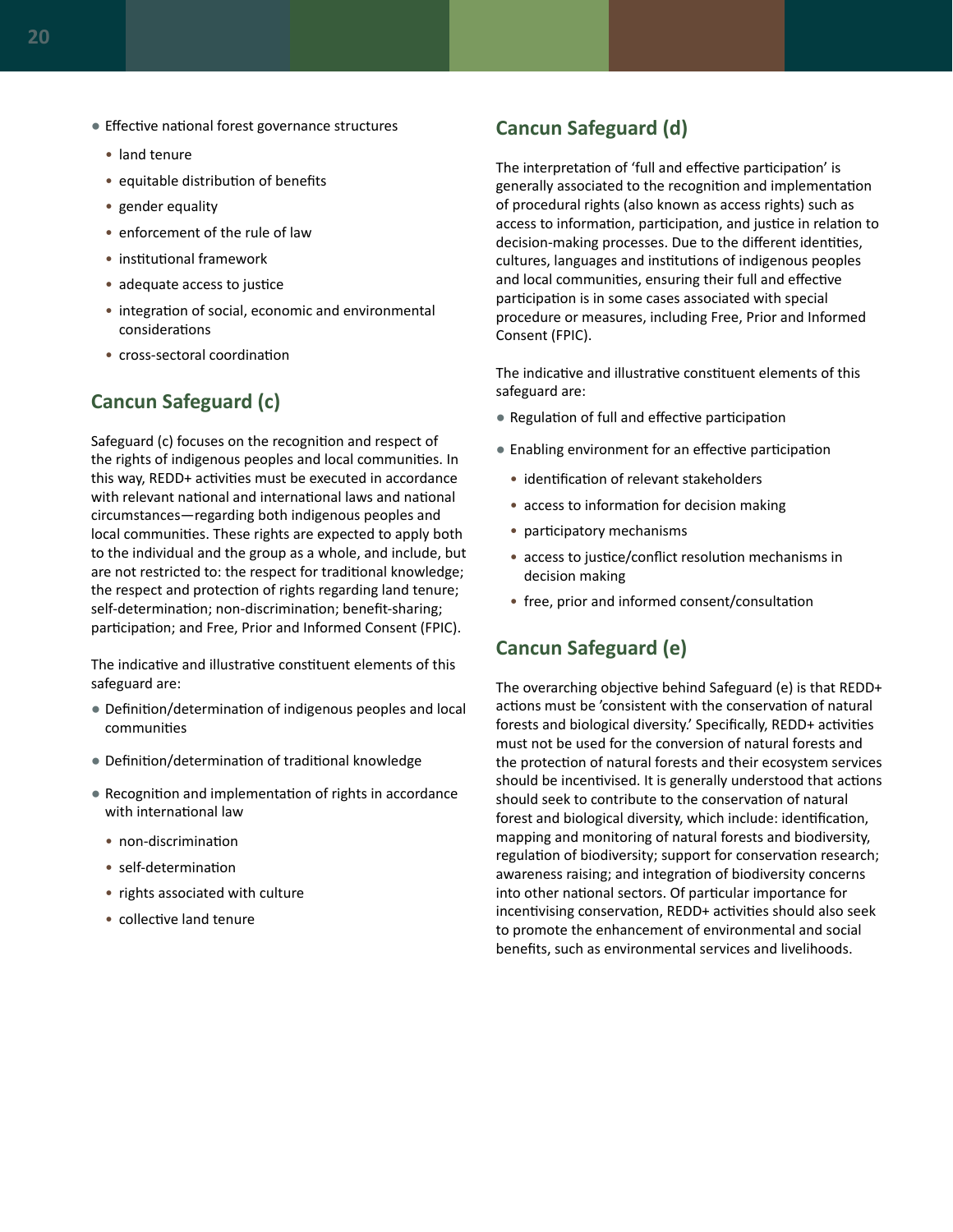The indicative and illustrative constituent elements of this safeguard are:

- Conversion of natural forests
	- identification of natural forest, biological diversity and ecosystem services
	- regulation of conversion of natural forests
- Protection and conservation of natural forests and biodiversity
	- identification or mapping of natural forests and biodiversity
	- measures to protect biodiversity and natural forests
	- conservation research and awareness-raising
	- integration of biodiversity in cross-sectoral policies

### **Cancun Safeguards (f) & (g)**

Safeguards (f) and (g) require countries to take action to 'address the risks of reversals', and to take actions to 'reduce displacement of emissions'. These safeguards seek to ensure that emission reductions or removals are durable and real, i.e. the net benefit of an action will remain fixed for a long period (i.e. not be reversed, sometimes referred to as "permanence"), or that the activity has not shifted location—for example, an agent of deforestation moves to another location, but still causes the same amount of emissions (i.e. displaces the emissions, also referred to as "leakage"). Both of these concerns are sometimes managed through accounting rules.

Additionally, the social and environmental measures used to implement the other UNFCCC REDD+ Safeguards can be extremely relevant to Safeguards (f) and (g), in terms of reducing displacement, and the risks that forest emission reductions and removals are not lasting. Examples may include land tenure clarity, promotion of alternative livelihoods, sustainable use and management of forests, responsible planning, including REDD+ activities and/or objectives in development plans at national and subnational level, building awareness and strengthening institutional governance and regulatory frameworks, crosssectoral coordination and integration, as well as ensuring participation and equitable sharing of sustainable benefits of REDD+.

The indicative and illustrative constituent elements of safeguard (f) are:

- displacement risk analysis
- specific actions taken to reduce displacement
- displacement detected and reported through NFMS

The indicative and illustrative constituent elements of safeguard (g) are:

- reversals risk analysis
- specific actions taken to avoid or reduce the risk of reversals
- reversals detected and reported through NFMS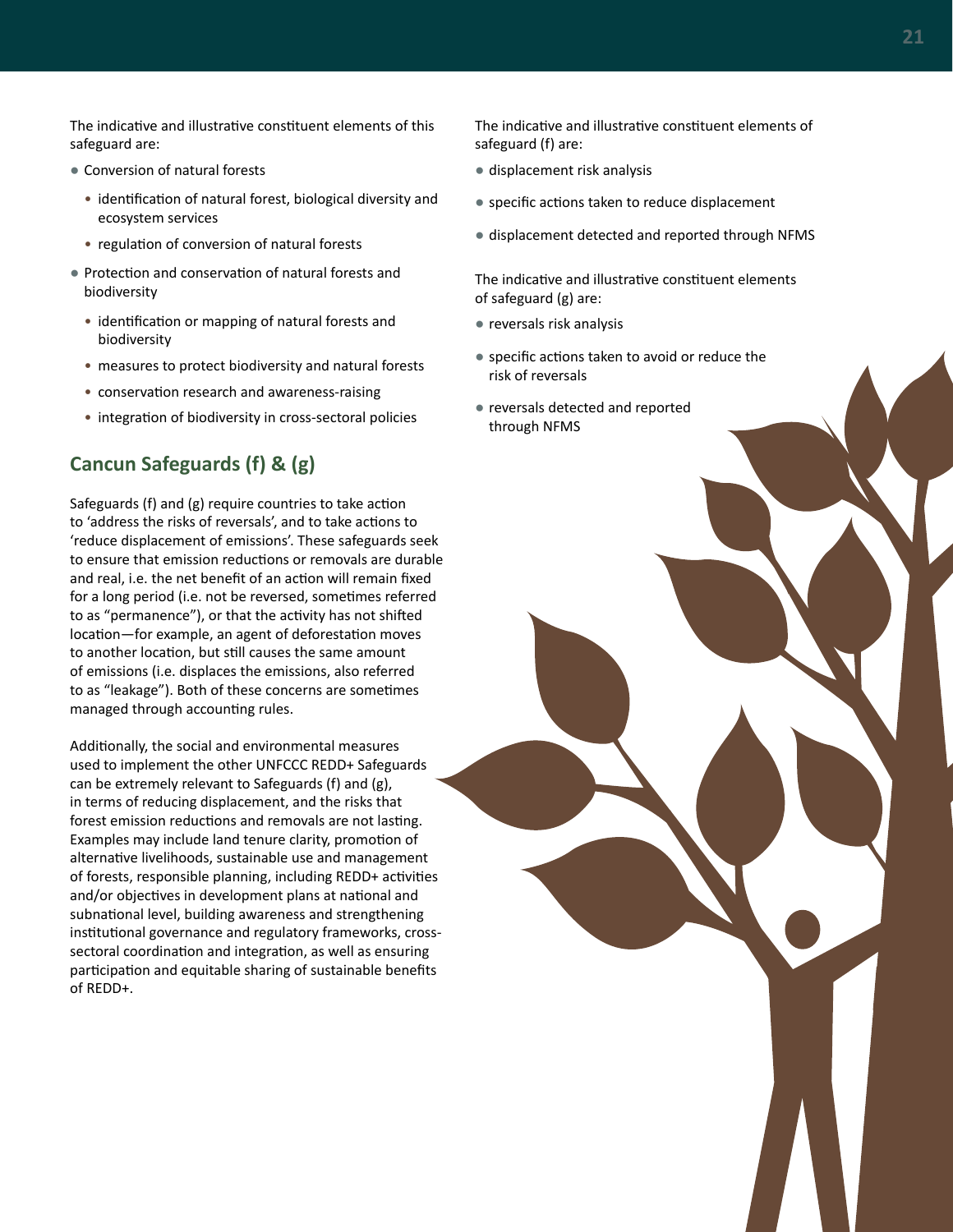# <span id="page-27-0"></span>**ANNEX III:** GLOSSARY OF KEY TERMS

**Addressing safeguards** – identifying, and providing information on, *what* a country has (or plans to put) in place, in terms of its *governance arrangements*, which would seek to guarantee the implementation of the safeguards.

**Constituent elements** – substantive *content* (or 'criteria') that breakdown, or unpack, the broad objectives of intent (or 'principles') that constitute Cancun safeguards in a particular country context, and in relation to the REDD+ activities comprising the national strategy or action plan.

**Country safeguards framework** – national specification of how the Cancun safeguards relate to the particular context and circumstances of the country, achieved through identifying and elaborating their *constituent elements*.

**Governance arrangements** – the collective frameworks and mechanisms a country has (or plans to put) in place to make decisions and implement actions relevant to safeguards; comprises the following main components - *legal framework*, *institutional framework*, *information systems*, *grievance redress mechanisms* and *non-compliance mechanisms*.

**Grievance redress mechanisms** – the formal and informal means of settling (through negotiation, mediation or arbitration) complaints or disputes of groups and individuals whose rights may be affected through the implementation of REDD+ activities.

**Information systems** – institutional and technological arrangements for collecting, verifying, managing, analysing, reviewing, reporting and applying information concerning the implementation of the legal framework, which will be used to gather and share information relevant to how the safeguards are being respected.

**Institutional framework** – the (formal and informal) institutions, their mandates, procedures and capacities for implementing a country's *legal framework*, serving to define *who* will be responsible for ensuring safeguards are adhered to when implementing REDD+ activities.

**Legal framework** – the national policies, laws, and regulations, in addition to operational plans and programmes to implement the legal framework, that serve to *define how* safeguards are to be adhered to when implementing REDD+ activities in any given country.

**Non-compliance mechanisms** – administrative or judicial penalties or corrective measures, defined by the *legal framework*, that serve to deal with any failure to address and respect safeguards when implementing REDD+ activities.

**Respecting safeguards** – identifying, and providing information on, *how* a country has implemented (or plans to implement) its *governance arrangements*, and what were the implementation outcomes of the *country's safeguards framework*.

**Specifying safeguards** – identifying, and providing information on, a safeguard-bysafeguard breakdown, or unpacking, of the Cancun safeguards into country-specific *constituent elements.*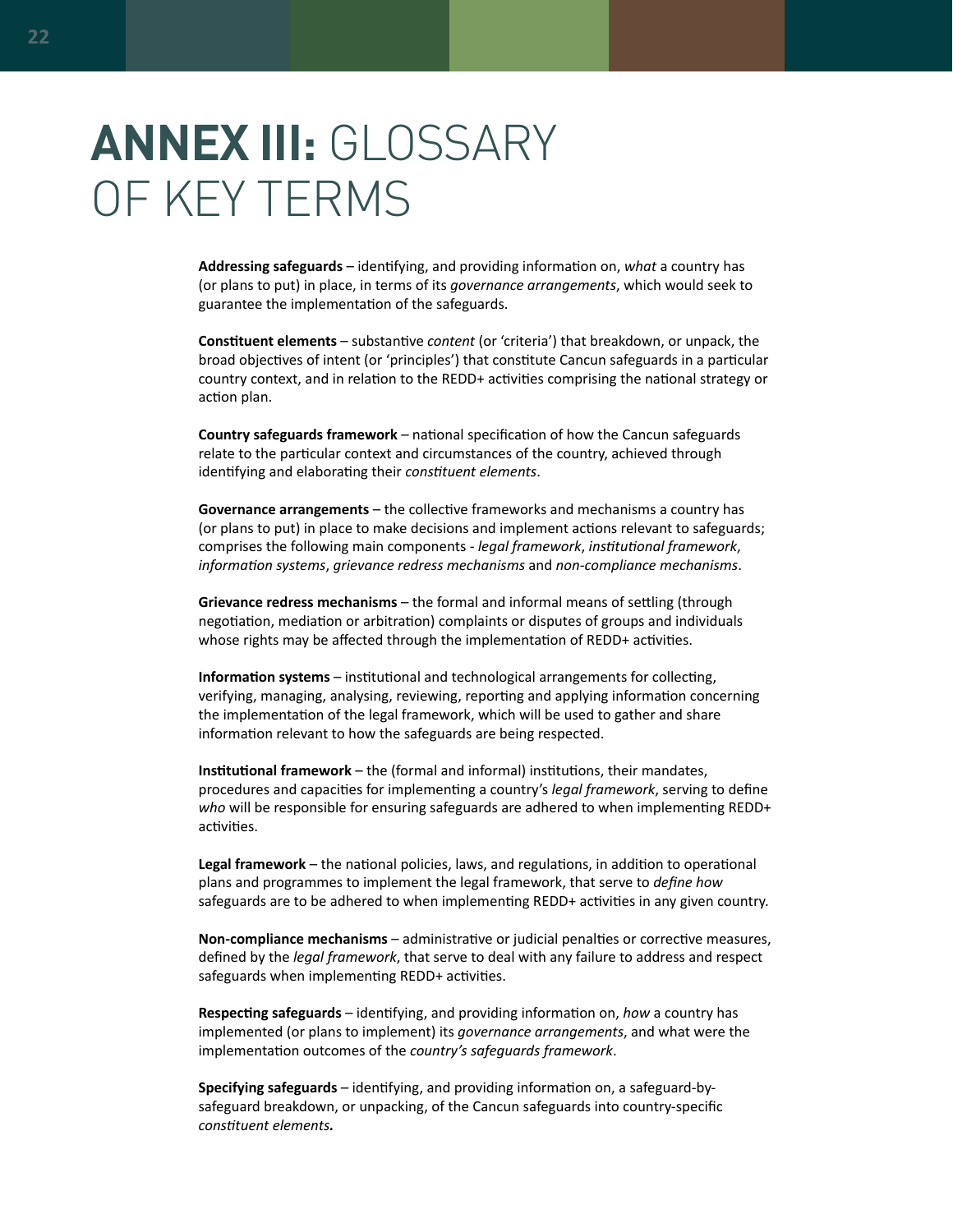



Meridian Institute is a not-for-profit organization whose mission is to help people solve problems, make informed decisions, and find solutions to some of society's most complex and controversial issues. Meridian's mission is accomplished through applying collaborative problem-solving approaches including facilitation, mediation, and other strategic consultation services. Meridian works at the local, national, and international levels and focuses on a wide range of issues related to natural resources and environment, science and technology, agriculture and food security, sustainability, global stability, and health. For more information, please visit [www.merid.org](http://www.merid.org)

#### **Meridian Institute**

1800 M Street NW, 4th Floor Washington, DC 20036 USA Tél. : +1 202-354-6440 Fax : +1 202-354-6441



# Meridian Institute